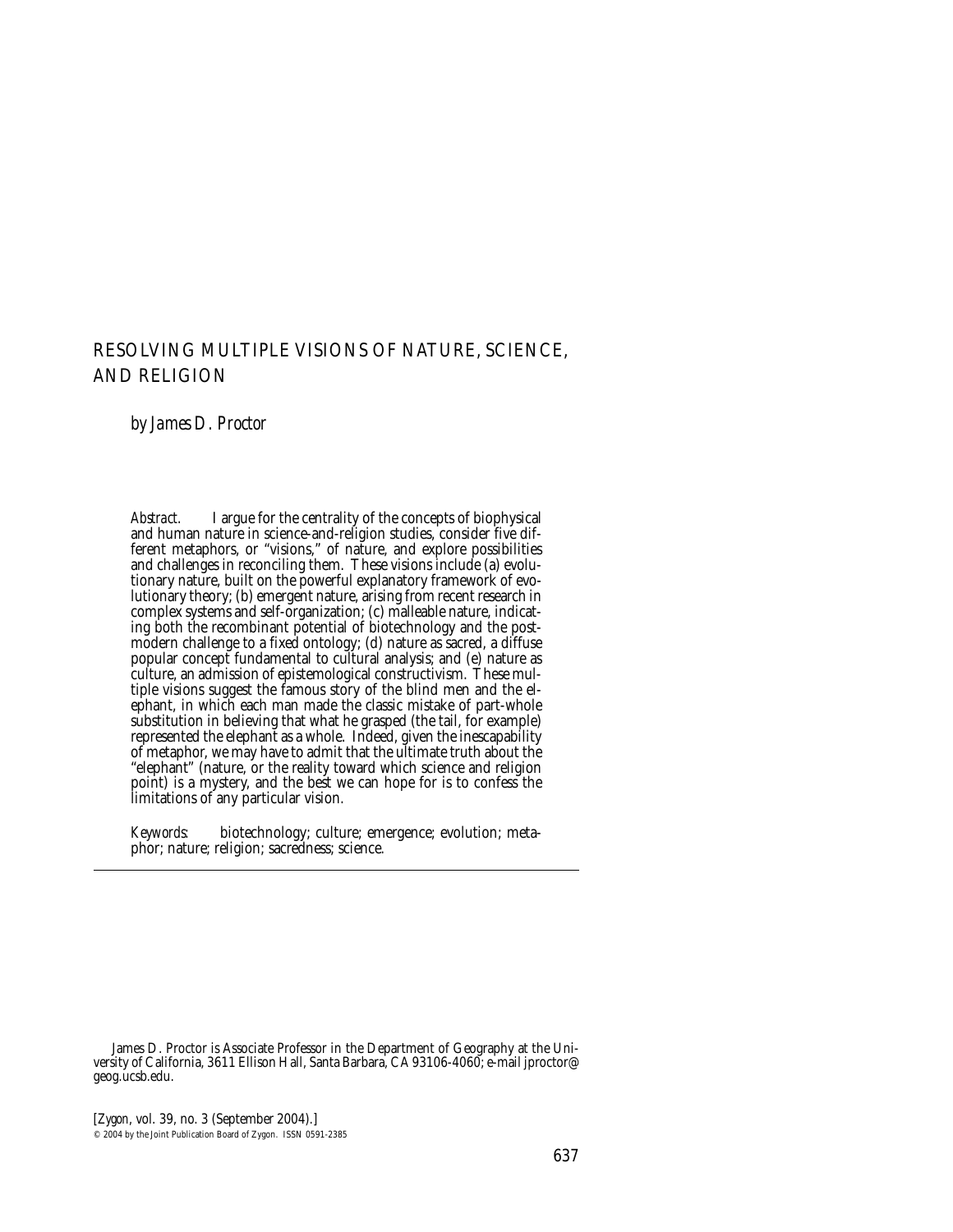So oft in theologic wars, The disputants, I ween, Rail on in utter ignorance Of what each other mean, And prate about an Elephant Not one of them has seen! —John Godfrey Saxe (1816 –1887)1

### THE CHALLENGE: MULTIPLE VISIONS

John Godfrey Saxe may or may not have known much about elephants, but he certainly knew a great deal about people. In technical terms, what Saxe (and the originators of the story in India and China) understood was the human propensity to commit the error of part-whole substitution, in which we mistakenly infer global truths from our local experiences.

Consider recent concepts of biophysical and human nature, which differ as much as would concepts of an elephant based solely on one part of the elephant—say, the tusk, tail, or ear—as recounted in Saxe's poetic rendition of the famous story. These divergent concepts of nature, all bearing the traces of distinct intellectual points of departure, challenge us to consider how they may be harmonized or may suggest that a more comprehensive vision of nature will prove as elusive as the elephant did to the blind men.

How does this matter for science and religion? A great deal; visions of both external (biophysical) and internal (human) nature have been at the heart of theories of science and religion from Thomas Aquinas to Isaac Newton and continuing in notable contemporaries such as Ian Barbour (1997), John Polkinghorne (1991), and Holmes Rolston, III (1999). In addition to strong scientific interest in external and internal nature, questions of human nature are found in all major religious traditions (Ward 1998), and concerns regarding biophysical nature have emerged in many religions as well (Tucker and Grim 2001).

Recent scholarship on biophysical and human nature may have major implications for our understanding of science, religion, and their relationship, but it needs to be synthesized and systematically applied to science and religion alike. There are obstacles to be overcome, as visions of nature have both united and divided science and religion. In its reference to the biophysical world, nature has been invoked by scientists to reject religious or supernaturalistic explanation, but it also serves as a common sacred ground for theologians and scientists oriented toward ecospirituality. In its reference to human nature, the concept has been used to explain everything from the theological doctrine of sin to the biological basis of religion. Nature plays a central role in policy concerns of our time yet still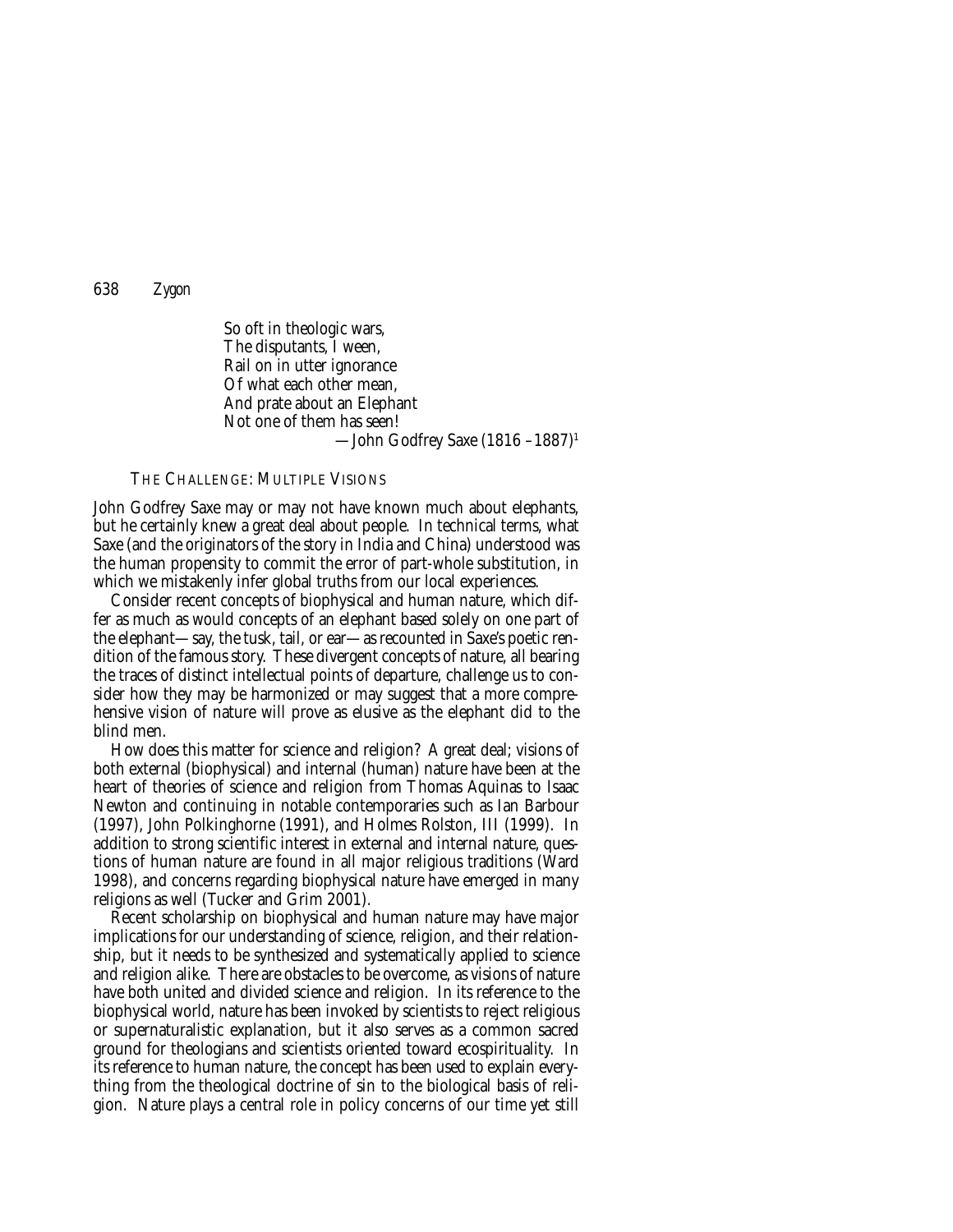unites and divides science and religion. Consider, for instance, the 1991 joint statement signed by leading scientists and religious leaders declaring their common concern for environmental protection, $\emph{z}$  versus the ongoing dispute—with significant scientific and religious dimensions—over human cloning. In short, resolution of the question of science and religion necessitates resolution of the question of nature as well; in doing so, new visions of nature, science, and religion may result.

### NATURE, SCIENCE, AND RELIGION

The term *nature* comes from the Latin *natura*, which is derived from the verb "to be born" (*natal* comes from the same root). There have been three progressive senses of the English use of the word nature through time (Williams 1983). From the thirteenth century on, nature meant the essential quality or character of something, such as the nature of a person or of mortality. Beginning with the fourteenth century, the word was also used to represent the inherent force directing the world and human beings, as in "the way of nature." Not until the seventeenth century—relatively recently in English language usage—did the word *nature* also mean the physical world as a whole. Thus it spans a wide variety of meanings in reference to both human beings and biophysical reality.

Nature is a much-abused word today, conjuring up images of untrammeled wilderness far removed from both scientific research and religious institutions. Yet the question of nature has been at the heart of sciencereligion dialogue for centuries, and it is no accident that the term has entered into the titles of important historical works such as *God and Nature: Historical Essays on the Encounter between Christianity and Science* (Lindberg and Numbers 1986) or *Reconstructing Nature: The Engagement of Science and Religion* (Brooke and Cantor 1998). Barbour considers nature as historically central to the integration of science and religion, as understood in two distinct ways: natural theology and theology of nature (Barbour 1997, 98–103). *Natural theology* refers to arguments concerning God's existence and properties based on empirical inquiry into biophysical nature: nature is a book of God's works, and thus natural science can tell us about God. A *theology of nature*, according to Barbour, is built on religious tradition but is open to changes in light of natural science, including scientific discoveries about reality and scientifically based environmental concern.

Nature also figures centrally in contemporary discussions of science and religion. Witness, for example, recent issues of *Zygon* in which religious naturalism and "theology coming to terms with evolution" were organizing themes, or annual conferences of the Institute on Religion in an Age of Science (IRAS), with recent themes including "Ecomorality" (2003), "Is Nature Enough? The Thirst for Transcendence" (2002), and "Nurturing Human Nature" (2000).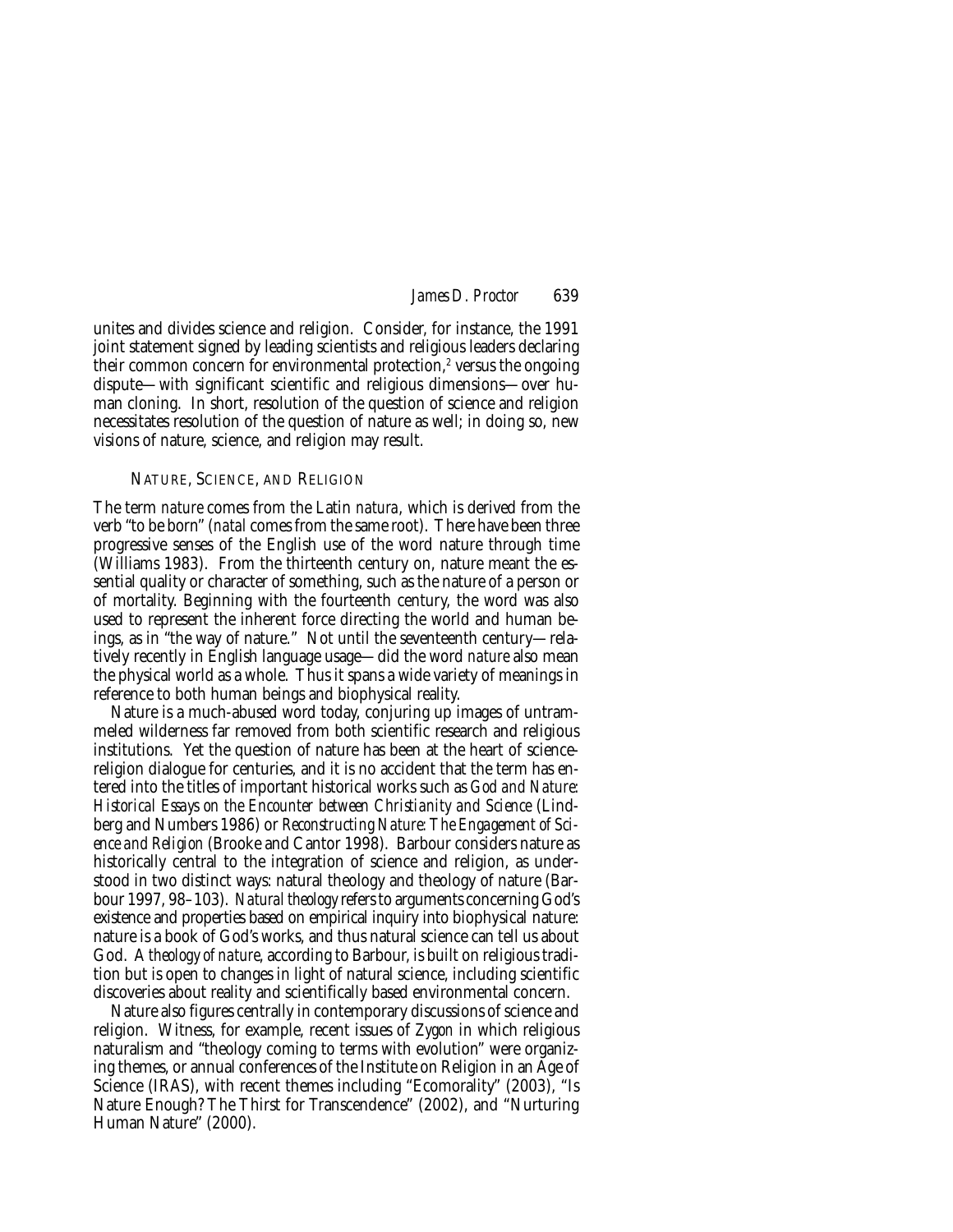Despite this wave of interest, the vast majority of these efforts have been limited to selected scientific or religious metaphors or visions of nature (e.g., those adopting an evolutionary theme). A greater spectrum of visions exists and must be included if we are to fairly assess their potential for reconciliation, perhaps even integration, in the future. Five visions are considered in this article: evolutionary nature, emergent nature, malleable nature, nature as sacred, and nature as culture. The first two of these visions have arisen in the physical, life, and behavioral sciences and the final two in the social sciences, humanities, and theology, with malleable nature straddling the sciences and humanities. Taken together, these visions represent a broad, balanced scholarly approach toward reconciling nature, science, and religion. Yet, given this breadth, these visions overlap but do not immediately fit together; similarly, all have important but somewhat different implications for progress in science and religion. Hence, the overriding need is to explore means of dialogue and possible synthesis.3

### EVOLUTIONARY NATURE

The evolutionary vision of nature is the predominant contemporary scientific means of addressing questions of the origin and diversity of life, with important parallels to scientific theories of the origin and development of the universe. It links biophysical and human nature in a common naturalistic explanatory framework. Though its supposed challenges to traditional religious belief are well known, it may pose new theological insights for spirituality. It also may help us reflect on and reevaluate some of science's basic metaphysical assumptions.

Evolution is an ancient idea, but the evolutionary vision of nature derives primarily from one of the most far-reaching and influential works in the history of science: Charles Darwin's *Origin of Species* (1859). Beginning with the publication of Darwin's work in the mid-nineteenth century and continuing through the twentieth-century modern synthesis with population genetics all the way to contemporary research, the evolutionary vision of nature has played a powerful integrative role among life scientists.

Evolutionary theory is far from settled, which is understandable given its considerable power and breadth of explanation. One of its most celebrated recent interpreters, Stephen Jay Gould, released soon before his death a magnum opus on evolutionary theory, reconsidering the basic questions of whether (a) natural selection is the primary mechanism of adaptation, (b) natural selection operates at the genetic, organism, and/or group level, and (c) changes induced by evolutionary mechanisms are incremental or sudden (Gould 2002). Yet Gould's take on evolution stands in sharp contrast to that of Richard Dawkins, for whom genetic selection is paramount and the lessons of evolution apply equally to humans and nonhumans (Sterelny 2001). Dawkins's strident position on genetic selection is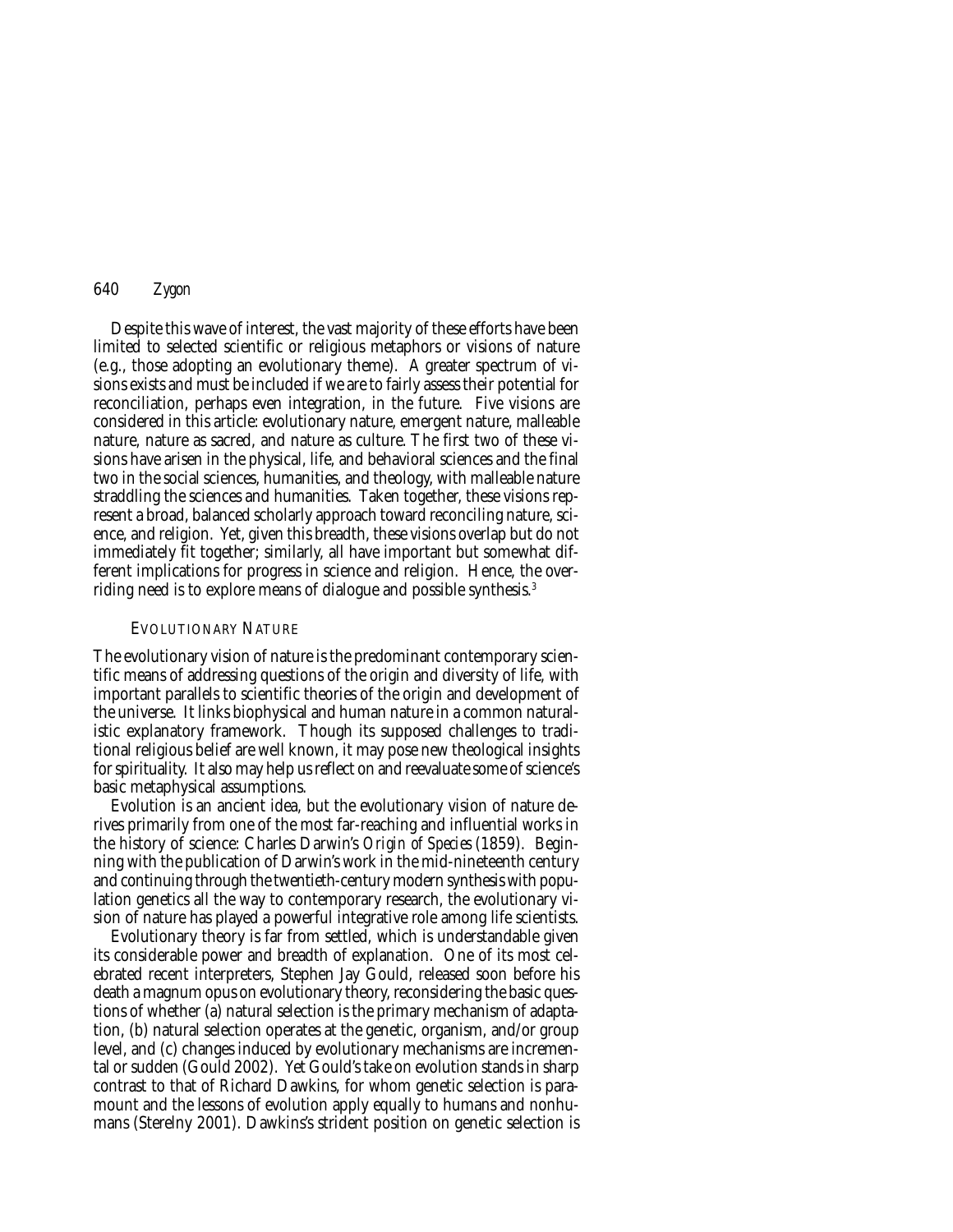opposed by more scientists than just Gould; biologist Ernst Mayr also recently rejected implications of genetic reductionism (Mayr 2001).

The discussion is equally vigorous when evolution is applied to human nature. Psychologist Leda Cosmides and anthropologist John Tooby have pioneered a new field called evolutionary psychology, an approach in which knowledge and principles from evolutionary biology are put to use in research on the structure of the human mind (Barkow, Cosmides, and Tooby 1992). Cosmides and Tooby have derived results for behaviors as wideranging as cooperation, love, incest, and racism. However, biologist Paul Ehrlich (2002), a staunch defender of evolutionary theory, argues that it is primarily cultural evolution rather than biological evolution, environment rather than genes, that is responsible for human behavior. These contrasting positions have been somewhat reconciled in the integrationist account of biologist Jeffrey Schloss (2002), who brings evolutionary nature into dialogue with culture in order to explain human altruism.

There are strong philosophical parallels in accounts of the evolution of life and the evolution of the universe. Both are answers to fundamental origins questions. Both have traditionally involved recourse to a deity, whether as a Prime Mover or an involved God. But scientific theories have been advanced by some to suggest that the notion of a deity is unnecessary, perhaps even impossible. It is this thoroughgoing naturalism (or, rather, anti-supernaturalism) that has united certain proponents (see Stone 2003). For instance, Steven Weinberg has linked evolutionary and cosmological theory as part of a historical process of scientific "demystification" that ultimately suggests "a chilling impersonality in the laws of nature" (Weinberg 1992, 245).

It is a popular assumption that the evolutionary vision of nature poses a direct threat to religion, and debates over evolution versus creation (or intelligent design) have persisted to the present (Ruse 2000; Pennock 2001). Considerable attention has also been directed to resolving this perceived conflict, generally by reassessing the theological underpinnings of religion and the philosophical underpinnings of science (Ayala, Russell, and Stoeger 1998; Griffin 2000).

Evolutionary nature has been seen as a threat by some scholars in the social sciences and humanities as well. As one example, E. O. Wilson's *Consilience* (1998) argues for a unity of knowledge based largely on the natural sciences, in particular a model of human nature based on biological evolution. This model predictably finds mixed support in the scholarly community (Berry 2000; Damasio 2001).

In summary, evolutionary nature is a powerful, sweeping vision of biophysical and human nature with significant implications for the relationship between science and religion, and the sciences and the humanities. These implications are far from resolved. Evolutionary nature will thus likely play a lead role in reconfiguring science and religion in the future.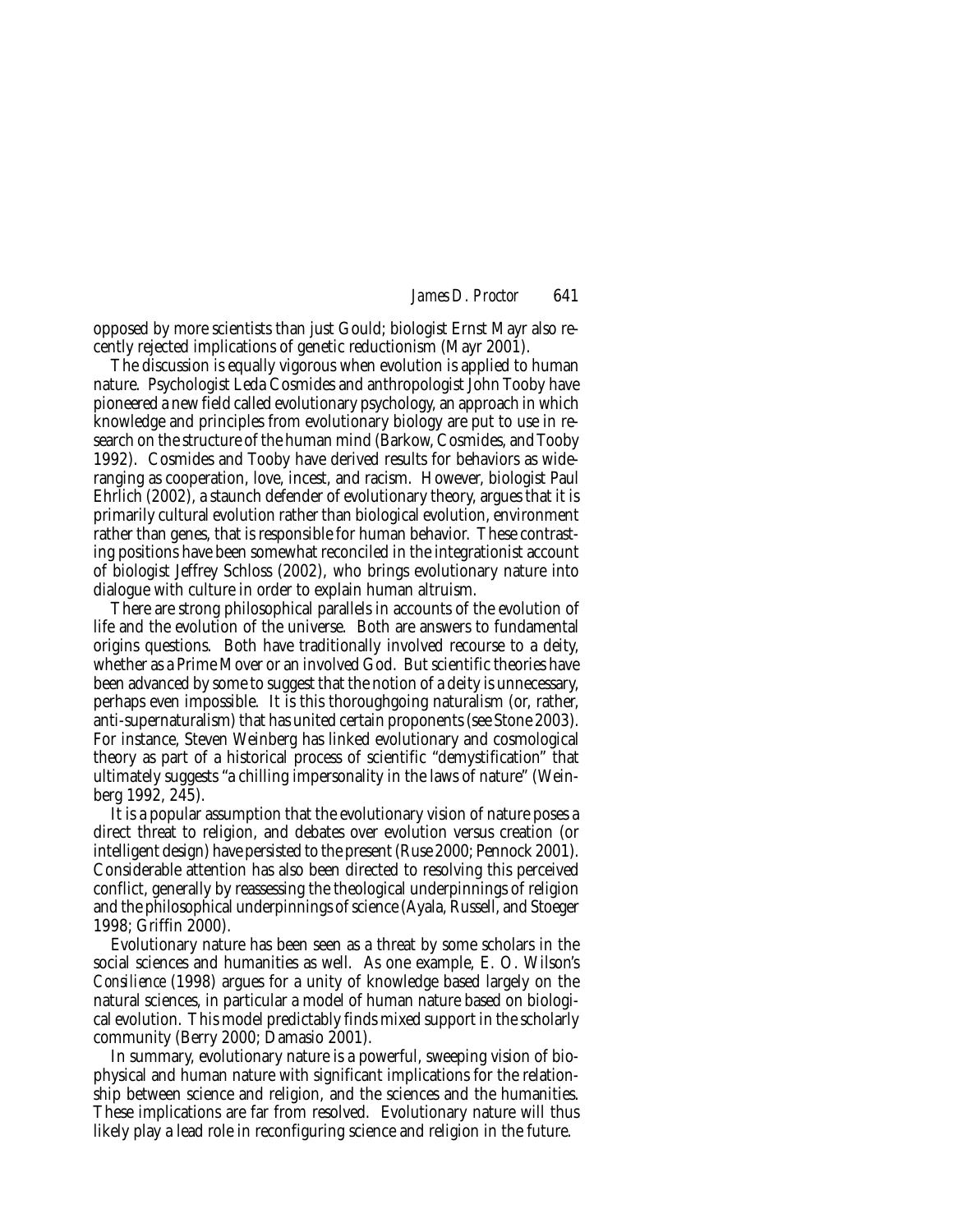### EMERGENT NATURE

A major scientific understanding of biophysical and human nature hinges on emergence, which has been invoked to explain complex phenomena ranging from biological diversity to human consciousness. Emergent nature is becoming a unifying vision for a vast array of scientific disciplines and sheds new light on traditional metaphysical questions of order and chaos, parts and wholes. Emergence also has been offered as a way to situate theology in a scientifically valid framework.

Emergent nature champions antireductionist explanation. It has been recognized throughout the ages that nature exists at multiple scales of complexity; what is the relationship between these levels? The perennial Great Chain of Being (Lovejoy 1936) posited a vast hierarchy running from matter to spirit, joining levels of complexity (and, significantly, science and religion), with higher levels ultimately explaining lower levels. However, many of the sciences, especially in the last century, have moved in the opposite, reductionist, direction, seeking explanation at smaller and smaller levels of reality.

A good example is physics, which arguably encompasses a broader range of scales of complexity than any other science does. A well-known advocate of reductionist explanation is Weinberg (2001, 107–22), who believes that complex phenomena such as mind and life do emerge out of simpler systems, yet "The rules they obey are not independent truths, but follow from scientific principles at a deeper level" (p. 115). Reductionist explanation has generally been the hallmark of physics but has not gone without criticism. A key early paper was written by condensed-matter theorist Philip Anderson in an essay aptly titled "More is Different" (1972). One of Anderson's main points is that "The ability to reduce everything to simple fundamental laws does not imply the ability to start from those laws and reconstruct the universe" (1972, 393). The early work of Anderson and other physicists has recently led to a burgeoning new cross-disciplinary field of complex systems analysis (see, for example, *Science*, 2 April 1999), which is explicitly devoted to establishing nonreductive modes of explanation of complex phenomena. This interest has spawned research centers such as the Santa Fe Institute and the New England Complex Systems Institute, with significant participation by physicists such as Murray Gell-Mann (1994).<sup>4</sup>

Complex-systems research has led to new ways of understanding the age-old question of the relationship between order and disorder in reality, leading to fundamental insights on nature, classically understood as part of an orderly cosmos. Pivotal to this work has been the concept of deterministic chaos, in which apparent disorder emerges from very orderly simple rules, yet this emergent disorder turns out to be quite orderly in other ways. These attributes of chaos are well known, having been popularized over the last fifteen years, and have been extended to science and theology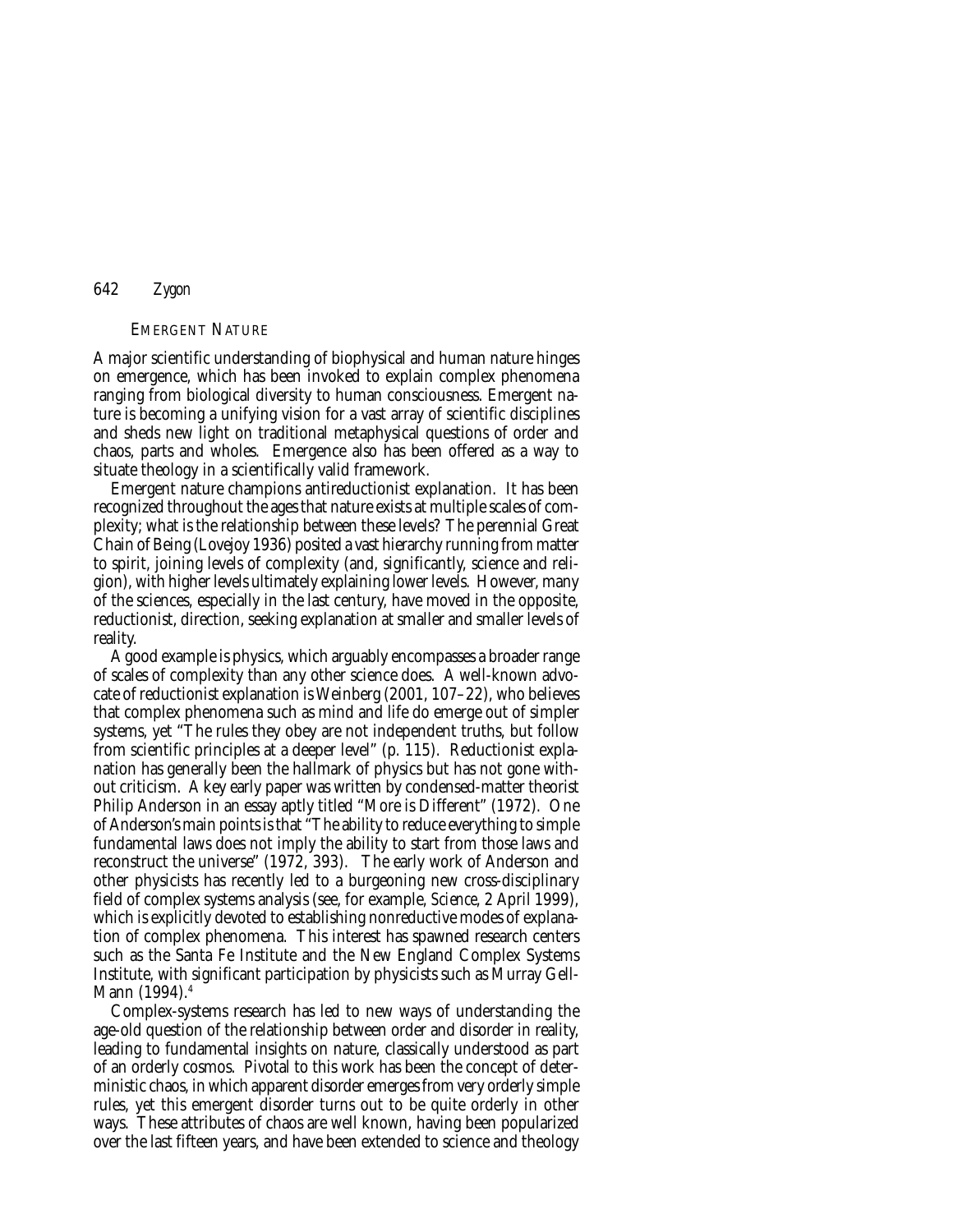(Prigogine and Stengers 1984; Gleick 1988; Peitgen, Jürgens, and Saupe 1993; Murphy, Russell, and Peacocke 1995). The vision of emergent nature thus challenges the strict separation of cosmos and chaos, order and disorder in the universe. In emergent nature, randomness and pattern are linked. This very different metaphysical way of looking at nature has led to fundamental new insights in natural science fields such as ecology (May 1973; 1995; Levin 1992; 1998; 1999; Ulanowicz 1997; 1999).

Perhaps the most breathtaking recent publication on emergent nature is *The Emergence of Everything* (Morowitz 2002). In this work biophysicist Harold Morowitz assembles a continuum of twenty-eight steps of higher levels of emergent complexity rivaling in scope the classical Great Chain of Being and running from the universe to planets to cells to animals to humans to culture to spirit. Morowitz ascribes much of the recent flurry of scientific discovery around emergence to the advent of high-speed computing, which has presented new opportunities for modeling complexity in nature. Major implications exist for science as it potentially moves from mathematical to algorithmic modes of explanation (e.g., understanding the emergence of complex behaviors based on simple computational models such as cellular automata), as championed in Stephen Wolfram's *A New Kind of Science* (2002).

Morowitz's work reaches beyond science to religion in tracing implications of this vision of emergent nature. He advances the radical theological thesis that "Transcendence is an emergent property of God's immanence. . . . We *Homo sapiens* are the mode of action of divine transcendence" (2002, 195). According to the vision of emergent nature, Morowitz claims, God is to be understood as the immanent laws of nature, and human beings, who possess emergent consciousness, are the true transcendent agents in the cosmos. Others have discussed theological implications of emergence with varying degrees of departure from traditional theism. John Polkinghorne (1991) has considered implications of chaos, complexity, and emergence, linking God with the possibility of top-down causation between levels of reality. Philip Clayton's *The Emergence of Spirit: God Beyond Theism and Physicalism* (forthcoming) argues that emergence theory in recent science offers an important opening for language about the spiritual dimension of human existence, including the concept of spirit and perhaps even the idea of God. He traces emergentist arguments from the emergence of the classical world out of quantum mechanics through contemporary debates in evolutionary biology and neurophysiology and up to the emergence of spirituality and metaphysical concepts.

Emergent nature is thus in many respects an even more wide-sweeping vision than evolutionary nature. It is quite recent, may signal major changes in science, and has afforded diverse theological interpretations. Its stronger scientific advocates have not, however, escaped criticism for their ambitious extension of this vision (see Kadanoff 2002). In its theological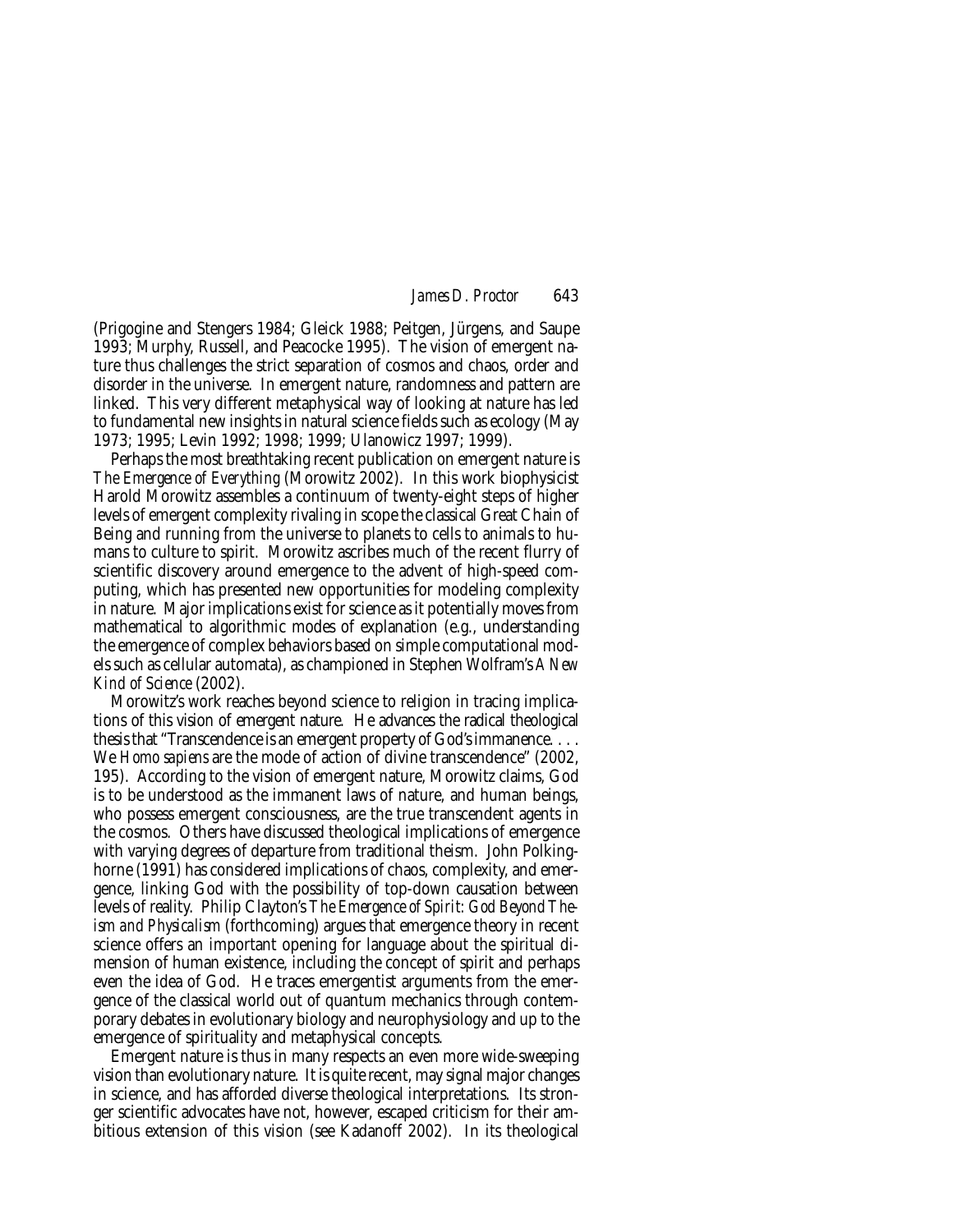extensions, emergence, if not carefully articulated, can become an inspiring but fuzzy God-of-the-gaps argument; indeed, its popularity in certain new religious movements bears little resemblance to its scientific origins.<sup>5</sup> However, these theological extensions suggest ways in which contemporary visions of nature can have significant spiritual dimensions, to be explored later under the cultural and philosophical vision of nature as sacred.

#### MALLEABLE NATURE

The vision of nature as malleable straddles the sciences and the humanities. It arises in the sciences and engineering from pathbreaking research in genetics and development of new genetic technologies over the last several decades (Keller 2000) and has arisen in the same time period in the humanities in association with poststructural and postmodernist perspectives on the nature of reality and human beings (Robertson et al. 1996; Castree and Braun 2001). The vision of malleable nature challenges the boundaries of nature and the natural, because what lies beyond these boundaries—the unnatural, the artificial—is now less easily distinguishable from the realm of nature. As such, it also challenges the bedrock of biophysical and human nature upon which many societal and religious values are based (Lustig 2002; Deane-Drummond, Szerszynski, and Grove-White 2003) and has thus engendered serious discussion and debate over its philosophical, theological, and political implications. Yet this debate may lead to new, more subtle, less simplistic understandings of religion-and-science.

Malleable nature encompasses a wide swath of related topics, including human reproduction and enhancement (Paul 1998), genetic discrimination (Carlson 2001), human stem-cell research (Holland, Lebacqz, and Zoloth 2001), and food and agriculture in developing countries (Paarlberg 2001). But positions taken on these topics by scientists, religious leaders, industry, and the public have been relatively few, reminiscent of the polar "catastrophist" versus "cornucopian" stances Stephen Cotgrove detected in environmental politics some two decades ago (Cotgrove 1982). On the catastrophist side, a number of religious denominations, environmental organizations, and sectors of society have denounced biotechnology as an immanent threat to humanity and the natural world; on the cornucopian side, advances in genetic research and biotechnology have been heralded by many scientists and industry as a panacea for problems ranging from birth defects to global food supply.

Much of this academic and popular discussion has focused on developments in science and technology, ranging from the Human Genome Project (Sloan 2000) to current government-sponsored biodefense projects.6 Proponents address public anxieties regarding risk in contemporary naturesociety relations (for example, pesticide-dependent industrial agriculture) and invoke larger values concerning the proper place of humans in the natural world in casting biotechnology as a safe human improvement upon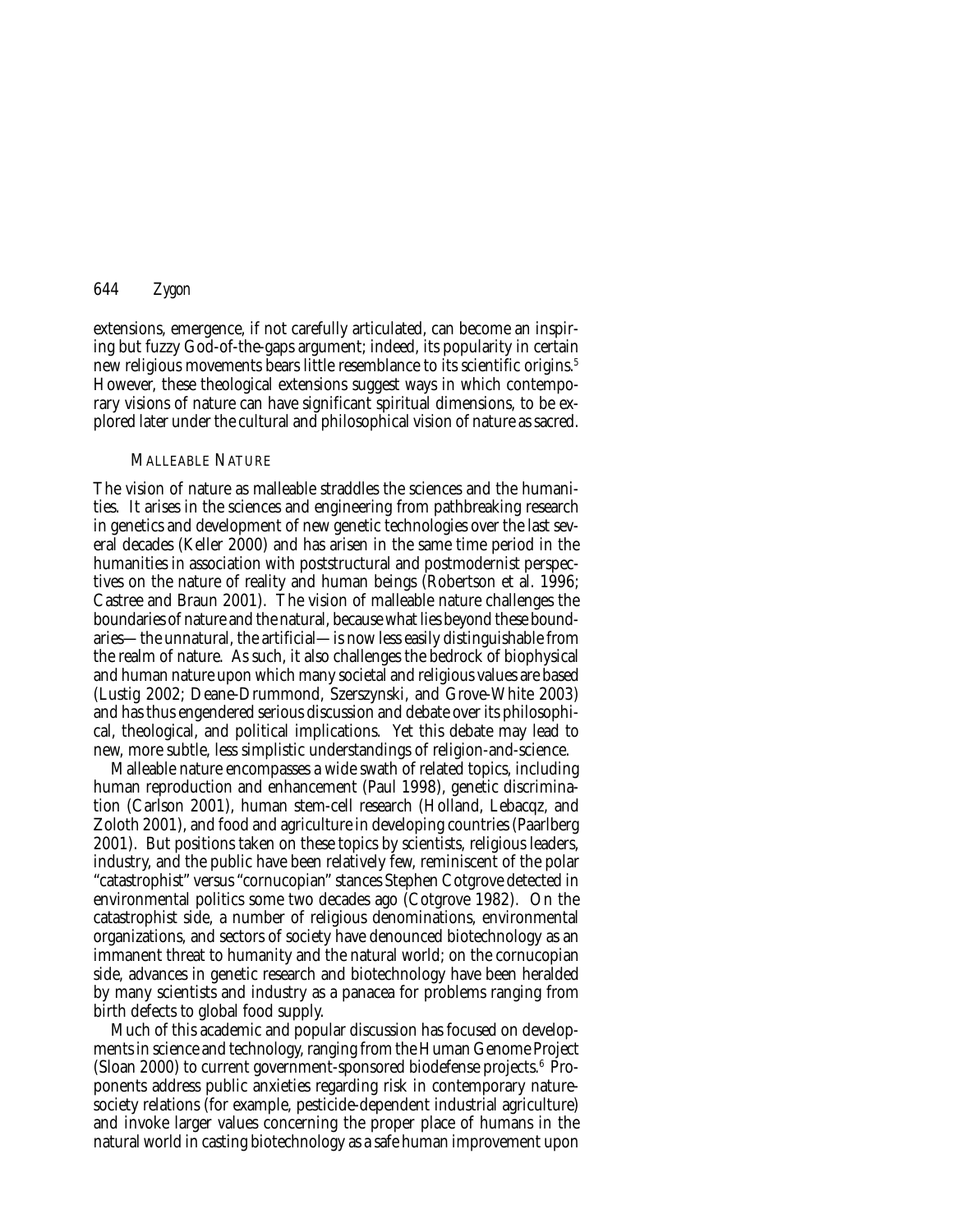nature (Levidow 1996). Similarly, opponents (for example, Rifkin 1998) typically invoke potential environmental risks coupled with societal disempowerment as human and biophysical nature becomes corporatized.

In a broader context, these developments have been examined in terms of implied features of science and its connections with larger political and economic processes. Peter Dickens argues that genetic research and technology treat biophysical and human nature as mechanisms comprising subsystems comprising parts that ultimately boil down to bits of information in the genetic code (1996, 107ff.). To Dickens, this fragmented idea of nature serves well its commodification in multiple market niches: Nature is stuff that can be manipulated to presumably human, and certainly corporate, benefit. Others similarly link genetic research with the increasing emphasis on profitable information in science (Haraway 1997) as witnessed in the rapid rise of molecular biology.

One important issue concerns the appropriate role of public involvement in what is arguably a complex, highly scientific issue. On one side are concerns that religious groups and the public have inappropriately forestalled benefits to be realized from genetic research and technology (see Green 2001), and on the other are concerns that science, industry, and government have not taken seriously some important complexities raised by the lay public (Grove-White et al. 1997; Grove-White, Macnaghten, and Wynne 2000). In response to public opposition and religious concern, the biotechnology lobby has invested in information campaigns, such as that by the Council for Biotechnology Information, designed to convince the public of its benefits. $^7\,$  Similarly, government has attempted to provide information and forums for public input on biotechnology in countries such as the United Kingdom, and watchdog organizations such as the Council for Responsible Genetics and the Center for Genetics and Society have provided their own resources on biotechnology.<sup>8</sup>

Malleable nature is not wholly restricted to the sciences. In the humanities and popular culture, a related discussion has considered malleable nature from a poststructural and postmodernist perspective. Jean Baudrillard, for instance, has argued that the malleable human genome erases the boundary between natural and artificial, real and virtual; there is no reality beyond our "Disney World" representations of it (Baudrillard 1996). And, although some have warned of the dangers of treating human biology as infinitely malleable (Fukuyama 2002), others have pointed out the historicity of supposedly biological concepts such as *woman* in arguing for an embrace of postmodern difference in biotechnology (Oudshoorn 1996). The upshot of these critiques has been a rejection of appeals to "nature" or "natural" in justifying policy and morality.

The theological response to biotechnology has been varied, and only partially advanced (Chapman 1999); its ambivalence mirrors earlier theological challenges by technology (Brooke 2003). Some, like Ted Peters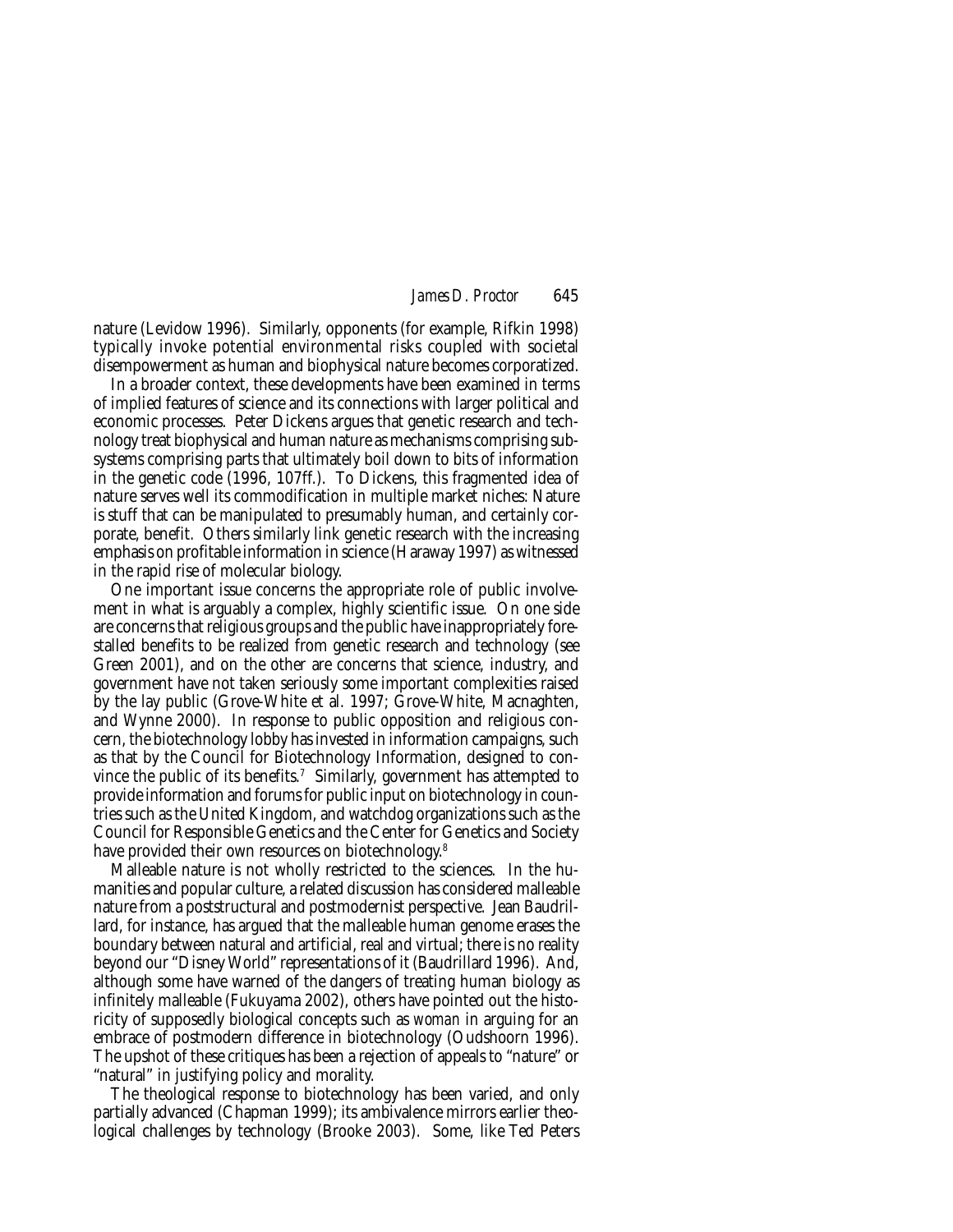(2003), have argued for a cautious embrace as humans adopt a futureoriented outlook as responsible partners in God's creation. Others have sounded a note of concern over genetic reductionism and depersonalization implicit in a good deal of biotechnology and related evolutionary theories (Rolston 1999; Peacocke 2003). There has been a clear concern expressed about genetic discrimination (World Council of Churches 1989), though genetic research also has introduced conflicts among communities of faith as biological considerations have made their way into major moral debates such as that over homosexuality (LeVay 1994). One review suggests that the religious response to biotechnology has largely involved a consequentialist focus on impacts instead of a deeper examination of "the profound challenges to human beings' self-image, and to their relationships with one another and with the natural world" (Deane-Drummond, Szerszynski, and Grove-White 2003, 34).

In sum, much discussion concerning biotechnology has taken science and religion as givens rather than provoke a deeper examination of implications of malleable nature for the very science that studies it and religious bodies that comment on it. Preliminarily, biotechnology paints a mixed picture of contemporary science in which religion has not advanced far beyond a simplistic reading of both nature and science. Still, malleable nature is an unsettling notion, in the same way that poststructural and postmodernist notions of malleable reality are unsettling. Malleable nature is therefore both sweeping and inconclusive in its implications for science and religion and must be situated in the context of other visions of nature in order to derive robust indications for future progress in religion and science.

#### NATURE AS SACRED

In contrast to the notion of biophysical and human nature as thoroughly material entities distinct from the sacred realm of God or spirit, a more theological vision of external and internal nature has recently arisen in both scholarly and popular circles. This vision of nature, with variants running from theistic ecospirituality to agnostic religious naturalism, may serve as an important metaphysical basis governing ethical behavior, but it raises major challenges for reconciliation with both transcendent religion and scientific rationality.

Scholarly attention has been empirical (involving historical and contemporary studies of concepts of sacredness in nature and sacred space) and philosophical and theological (attempting to systematize this empirical information and understand it in light of religious teachings and sacred texts). As an example of the latter, Barbour has incorporated themes of stewardship, celebration, sacrament, and the Holy Spirit into a theology of nature (Barbour 1997, 102–3). An example of the former is the Forum on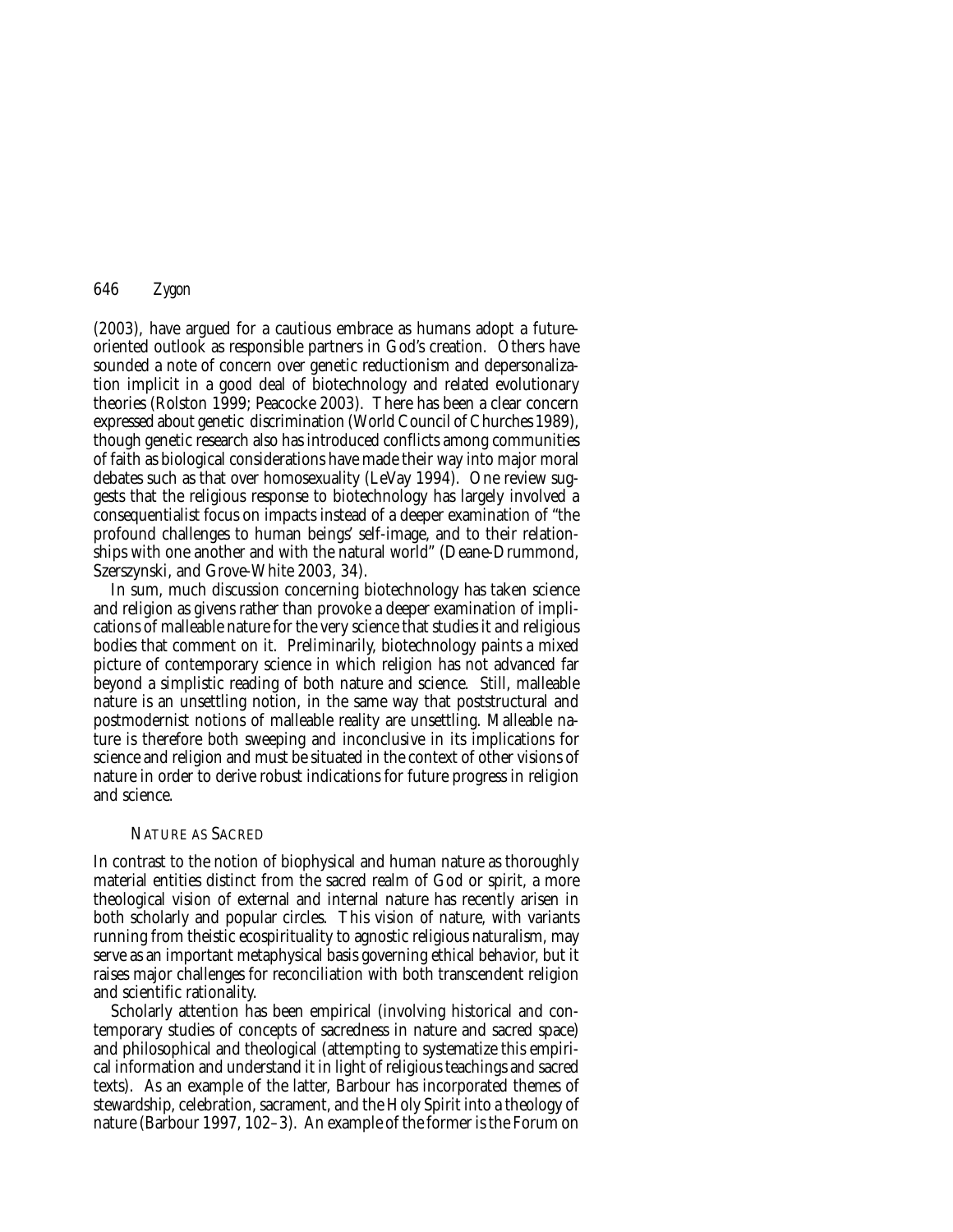Religion and Ecology at Harvard University, a major cross-cultural project involving a multiyear series of conferences and related publications.<sup>9</sup>

In the American context, Catherine Albanese has identified a perennial "nature religion" in the United States stretching from early settlement to contemporary spirituality (Albanese 1990; 1993; 2002). To Albanese, the Western religious tradition "has placed nature near the top of its short list of major categories by which to make sense of religion. God and humanity [as expressed in organized religion and civil religion] comprise the first two categories. Nature, however culturally diffuse and evanescent, forms the third" (Albanese 2002, 3). Albanese notes four expressions of nature religion in American history: the Transcendentalist legacy inherited by contemporary environmentalism, metaphysical forms of spiritualism (e.g., Theosophy) reaching to contemporary New Age practices, a revitalized emphasis on bodily healing and well-being grounded in nature, and Enlightenment-style natural religion and natural theology, expressed in peculiarly American forms such as pragmatism (Albanese 2002, 11–24). Thus both biophysical and human nature fall under this broad rubric.

Albanese's historical work is validated by contemporary social-science research. In a three-year research project exploring the scientific and religious dimensions of contemporary American environmentalism, I followed up on preliminary findings from the 1993 U.S. General Social Survey in which nearly one in four Americans preferred the statement "Nature is spiritual or sacred in itself" (immanent sacredness) to "Nature is sacred because it is created by God" (transcendent sacredness, a position with strong affinities to Western religion) and "Nature is important, but not spiritual or sacred" (nonsacredness, a position bearing affinities to the recent scientific worldview).10 I developed a two-factor scale of attitudes regarding sacredness in nature based on six statements derived from a pilot survey including fifteen candidate statements. Results of a survey completed by over one thousand adult American respondents in 2002 suggest that American attitudes of transcendent sacredness and nonsacredness are in opposition to each other but statistically separate from immanent sacredness, which enjoyed relatively strong support from a diverse group (Proctor and Berry in press). The vision of nature as inherently sacred thus cuts across many of the more traditional scientific and religious boundaries in contemporary American attitudes toward nature. Preliminary results from a 2000 International Social Survey Programme module which included the 1993 statements, administered in thirty-eight countries worldwide, suggest significant country-specific patterns of support for transcendent sacredness versus nonsacredness but generally strong support for immanent sacredness.

A much more voluminous literature has been devoted to philosophical and theological dimensions of the vision of nature as sacred (Barnes 1994; Gottlieb 1996; Nasr 1996; Cooper and Palmer 1998; Hessel and Ruether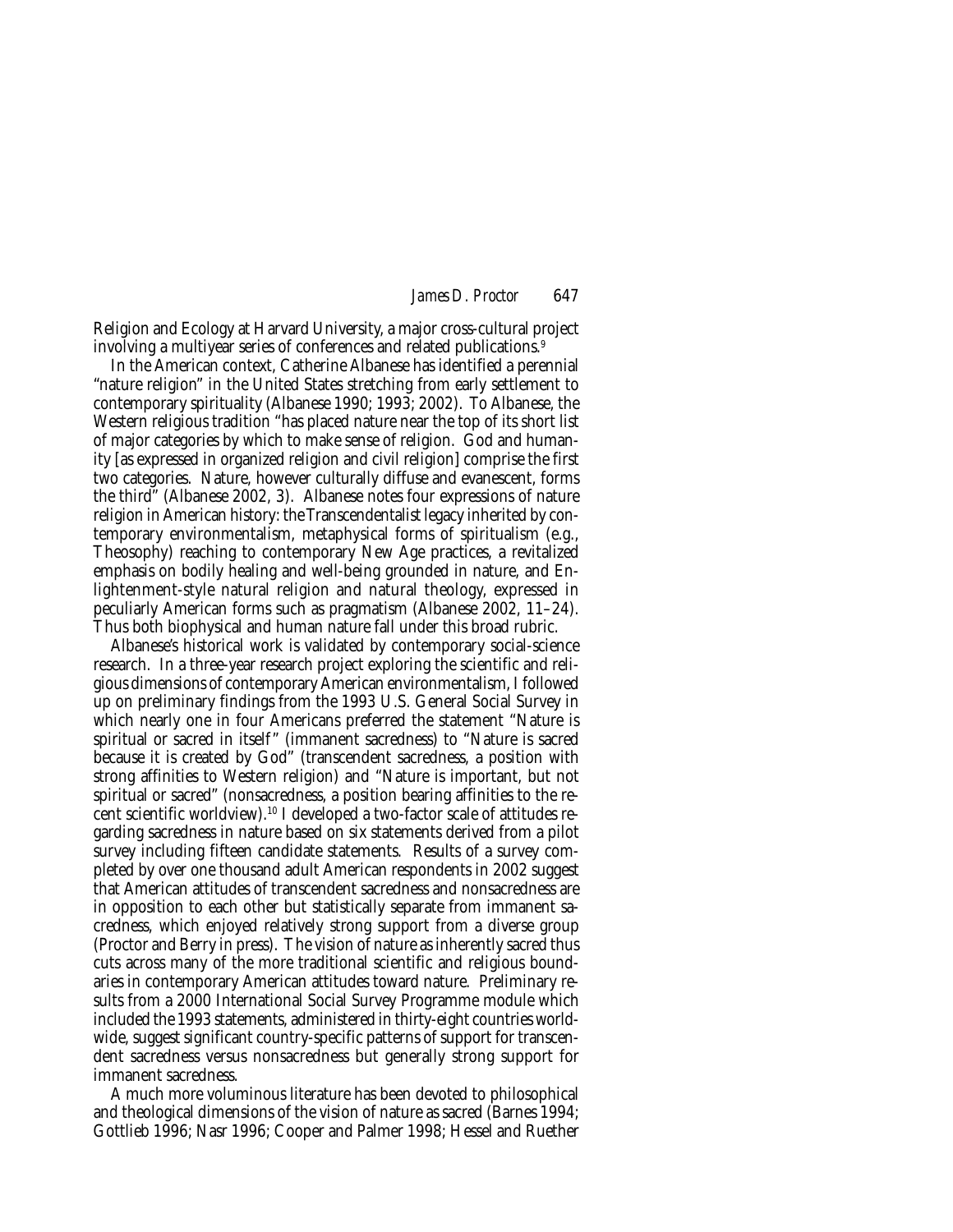2000; Tucker and Grim 2001; Crosby 2002; Fern 2002; Kellert and Farnham 2002; Matthews, Tucker, and Hefner 2002; Peters 2002). This literature is quite diverse, mixing immanent and transcendent sacredness and exploring related practices in multiple religious traditions. Much of it constitutes a continuing response to Lynn White's famous thesis that the roots of environmental crisis lie in Judeo-Christian attitudes of domination over nature (White 1967), but some of this literature traces implications for human as well as biophysical nature.

What are the implications of the vision of nature as sacred for science and scientific rationality? Scientific opinion is apparently mixed. Some have strongly supported this vision as a mode of reenchantment of the natural sciences (Barlow 1997; Goodenough 1998), whereas others have charged that it constitutes a "betrayal of science and reason" (Ehrlich and Ehrlich 1996), an "assault on reason" (Lewis 1996), or "nature worship" (Budiansky 1995, 41–43). This discussion suggests different positions on the boundary between science and religion, and many of these contradictions have yet to be resolved. The vision of nature as sacred is thus quite culturally diffuse and important among theologians, humanists, and social scientists and will surely play an important role in science-religion dialogue. But more scholarly attention is needed to systematize and join its empirical and philosophical/theological dimensions and to rectify potential contradictions with science.

#### NATURE AS CULTURE

A diffuse vision of nature arising in the social sciences and humanities concerns nature as culture. This vision emphasizes nature's inextricable connection with human meaning in contrast to the prevalent notion of nature as entirely separable from culture. As with the other visions, it poses important challenges and opportunities for rethinking science and religion, in this case as human endeavors versus direct conduits to reality and God.

The separation of nature and culture is one of the most deeply ingrained divides in Western thought (Glacken 1967). It can be traced back at least to Aristotle, for whom nature (*physis*) is that which is not made by humans, in contrast to *techné*, that which is of human origin. It underscores ideas of objectivity that arose in the seventeenth-century valorization of scientific rationality, often grounded in nature as an objective referent, as a means of technical ordering of society based on a new, naturalist "religion" (Toulmin 1992). The idea of objectivity forced culture into the diminutive category of subjectivity and forced God into two polar alternatives as equivalent in status to either the objectively verifiable reality explored by science or the subjective projection of a wishful or oppressed people.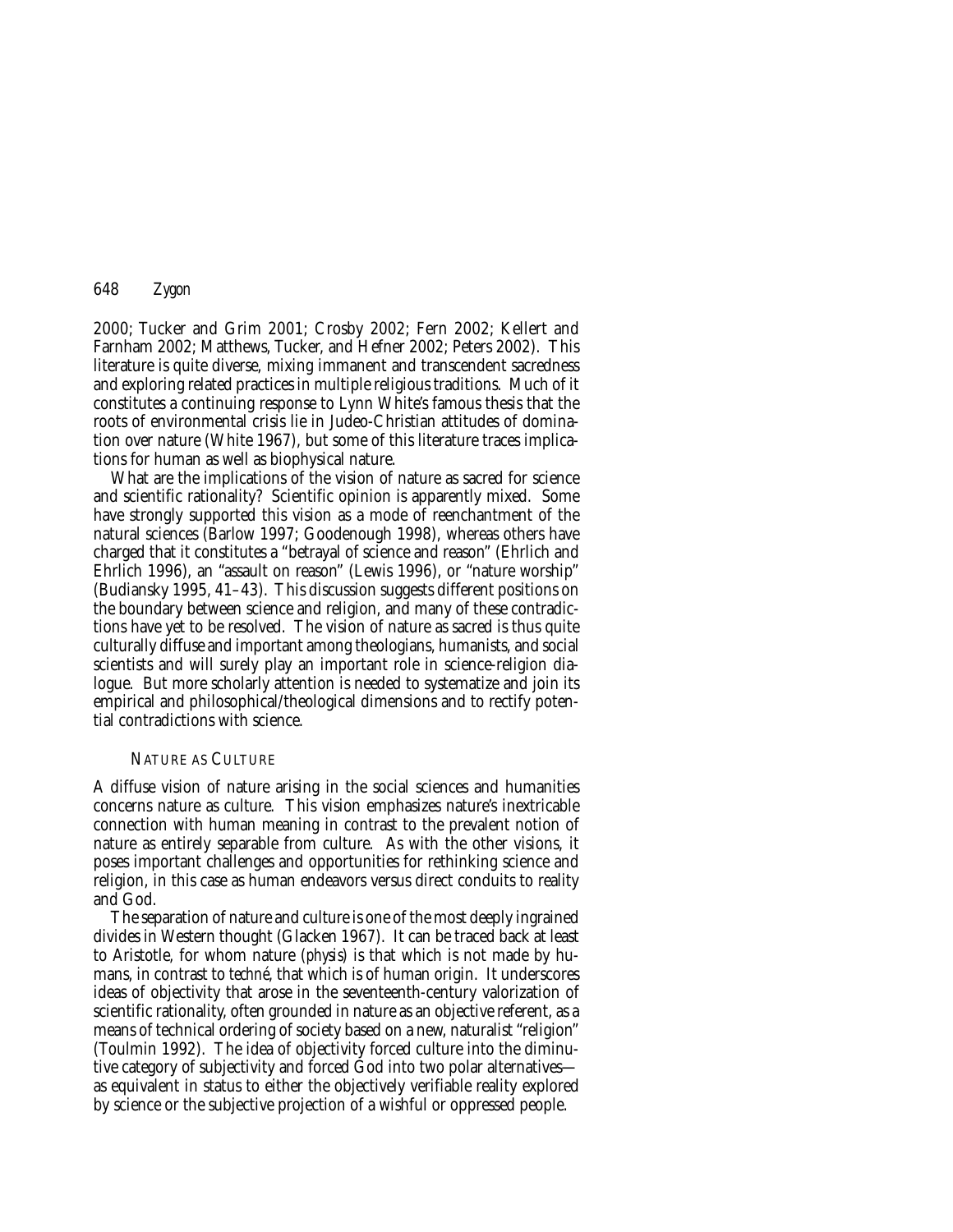The vision of nature as culture has roots in Kantian philosophy and earlier expressions of idealism, but it is best known for its recent flourishing in opposition to naive notions of objectivism underscoring the practice and interpretation of natural and behavioral science. It often is called social constructivism or the "social construction of nature" thesis (see Hacking 1999) and should be understood as primarily an epistemological assertion concerning our knowledge of nature rather than an ontological assertion concerning the reality of nature itself (Proctor 1998; 2001). Nonetheless, one of the primary tenets of social constructivism is that biophysical and human nature are incomprehensible outside of culturally based knowledge schemes, so the vision of nature as culture cannot be readily dismissed as merely a vision of ideas of nature versus nature itself.

The vision of nature as culture has been primarily championed among the social science and humanities disciplines—those for which culture is a primary category of analysis—and its assertions that reality is as much constructed as apprehended have prompted important reflections among theologians for several decades (Altizer 1962; McFague 1982; Van Huyssteen 1999). Its most vocal opponents have been scholars working in the natural sciences. This debate, known popularly as the science wars, has tended to portray philosophical caricatures of naive realism, asserting the reality and ready knowability of nature, against naive relativism, questioning the truth-value of all scientific knowledge (Gross and Levitt 1994; Gross, Levitt, and Lewis 1996; Ross 1996). Fortunately, an excellent and growing body of scholarly work has refused to accept these polarized terms of the epistemological debate over nature and culture (Simmons 1993; Cronon 1995; Keller 1995; Castree and Braun 2001).

The work of French sociologist of science Bruno Latour may serve as an example of this nonpolarized approach to the vision of nature as culture and its implications for science and religion. Latour's reframing of science and religion follows from a larger argument he has made about modernity (Latour 1993). Latour detects two contradictory processes at work in modern societies: first, the increasing proliferation of hybrids mixing nature (the physical, "objective" world) and culture (the human, "subjective" world), and, second, the recurrent tendency of purification, which attempts to reinforce the epistemological separation of nature from culture, object from subject. At the very moment in history, in other words, that the science wars seem to pit objectivity against subjectivity, the evidence of complicated intertwinings between the two realms seems unmistakable. Latour's contention is that objectivity and subjectivity are modern myths that support a whole host of questionable dualisms, many of which refer directly to science and religion as antipodes (Latour 1999).

Latour proposes to replace these dualistic terms with blended ones, for example the notion of "factish" (combining fact and fetish), which implies that both scientific knowledge and religious belief are fabricated but must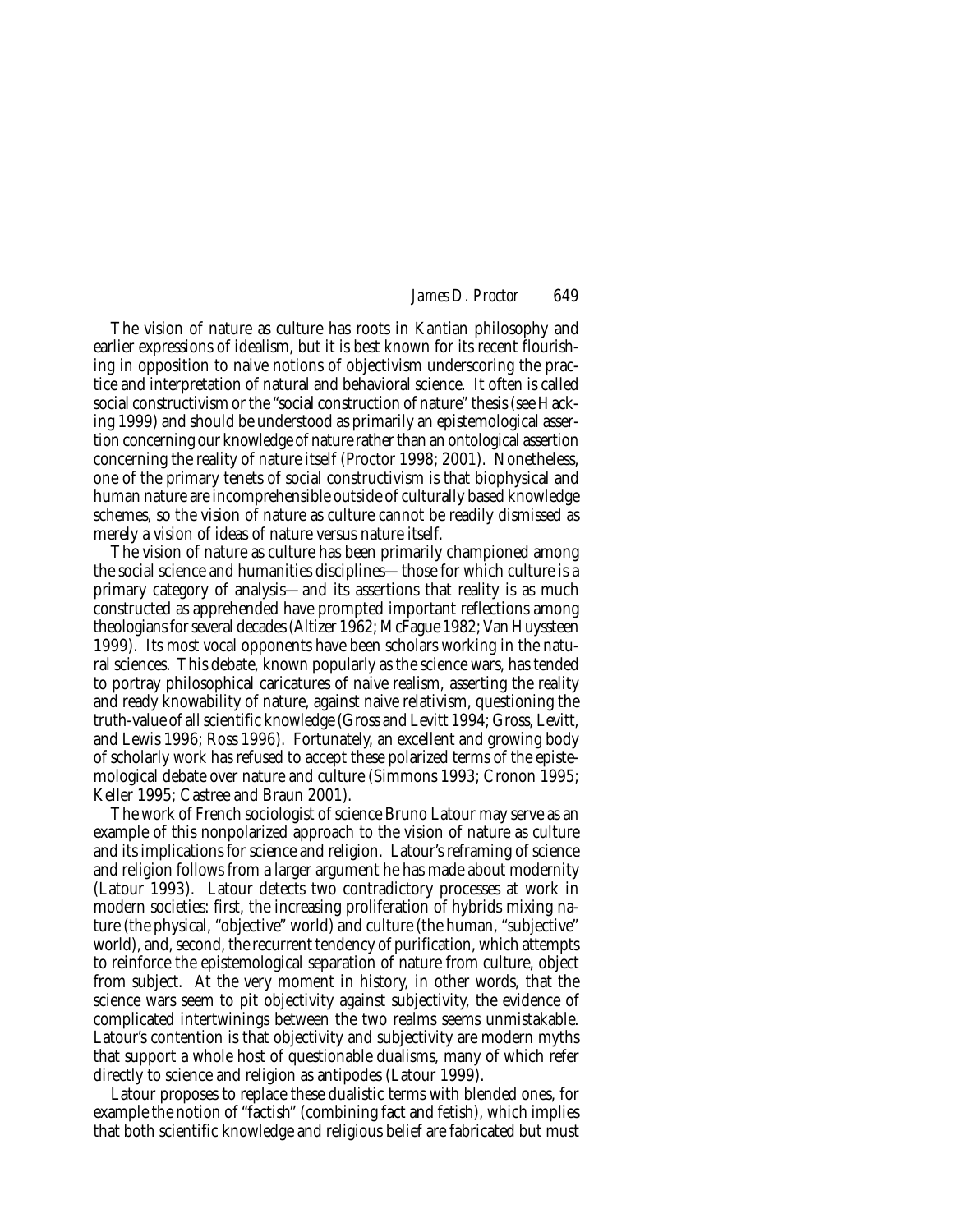be well fabricated in order to be epistemologically or morally defensible. Science, to Latour, is a craft constructing knowledge of reality; but not just any construct will do, as all scientists know. The operative question to Latour is not "Is it real or is it constructed?" but "Is it constructed well enough to become an autonomous fact?" (Latour 1999, 274). Latour's analysis points out the structural similarity between typical scientific and religious authority. Whereas both are defended in terms of their ostensible autonomy from human construction, to Latour both could be more realistically defended in terms of how well constructed their truths are, acknowledging the relatedness of subject and object as a necessary precondition, not an inevitable weakness.

The vision of nature as culture, then, resonates with a diffuse epistemological position characterizing many of the social sciences and humanities. It has been understood by some as standing in fundamental opposition to science, but it need not be, as long as dualistic caricatures are rejected. On the contrary, this vision poses a powerful means of potentially reconciling the "two cultures" problem of the sciences and humanities (Snow 1987) and bears important potential for bringing science and religion together.

### COMPARISON AND SYNTHESIS

Each of the five visions of nature summarized here has significant implications for rethinking science, religion, and their relationship. Even more far-reaching implications are possible if these five visions can be brought into closer dialogue, possibly synthesis. As powerful as they are, their very multiplicity implies their limitations; none can be truly comprehensive unless all are somehow included. To again invoke the story of the blind men and the elephant, we must now attempt to grasp the nature of the elephant itself and not stop at the powerful, differing accounts of its ear, its trunk, its tusk, and its tail. There is an important unity to nature and the reality embraced by science and religion, which we must strive to understand further by bringing these visions into conversation with each other.

There are some important similarities in these visions. All are strong arguments concerning nature in its entirety, not weak arguments concerning certain properties of nature. For example, the evolutionary vision attempts to explain all life, not just certain of its forms or aspects, through the optic of evolution. Similarly, the vision of nature as culture maintains that all knowledge of nature is filtered through cultural lenses, including scientific as well as popular understandings. This common feature poses challenges for synthesizing these visions, as none necessarily includes room for the others. Yet what may arise could be something entirely new for nature, science, and religion.

As strong arguments, each of the five visions challenges a prevalent metaphysical dichotomy. The evolutionary vision stresses the continuity of all nature and, hence, opposes the notion that humans are entirely separate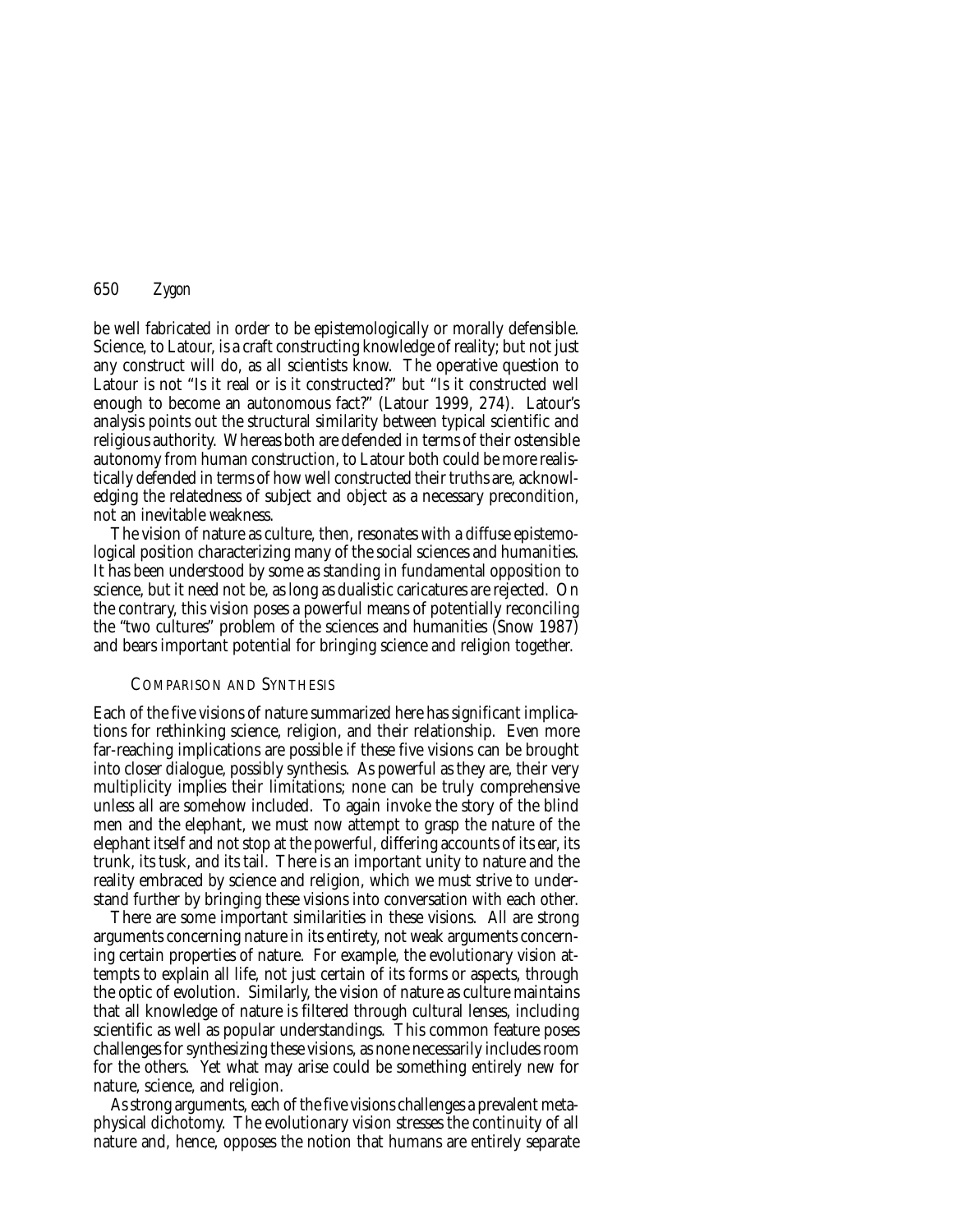from nature. The emergent vision not only challenges the reductionist notion that nature at all scales of complexity can ultimately be analyzed in terms of its constituent pieces but, more fundamentally, revisits the larger opposition between chaos (disorder) and cosmos (the order of nature). The malleable nature vision challenges the dichotomy between natural and artificial in that genetic manipulations of nature are arguably both. The vision of nature as sacred challenges the distinction between matter (the stuff of which nature is ostensibly composed) and spirit, secular and sacred. The vision of nature as culture challenges the same notion questioned by the evolutionary vision but takes the opposite tack by means of "culturizing" nature versus "naturalizing" culture.

These five visions of nature are by no means entirely distinct. There has been a good deal of interest, in particular, in bringing together the two scientifically based visions of evolutionary and emergent nature, $11$  with important implications for human morality and religion (Goodenough and Deacon 2003). Similarly, the vision of nature as sacred could be understood as a specific claim made by certain cultural groups, thus falling under the vision of nature as culture. In many ways, the vision of malleable nature is the ontological equivalent of the epistemological argument of nature as culture; in one, nature is literally constructed, whereas in the other it is conceptually constructed. Other linkages are possible. Consider the notion of an embodied mind (Varela, Thompson, and Rosch 1993; Lakoff and Johnson 1999), which links the seemingly opposing visions of evolutionary nature and nature as culture, or theological work from an emergentist perspective (Murphy, Russell, and Peacocke 1995; Clayton forthcoming) potentially linking emergent nature and nature as sacred.

Yet there are differences. For instance, the vision of nature as culture can have a corrosive effect on the realist epistemological assumptions underlying evolutionary nature and emergent nature (Hayles 1990; Ruse 1999). Similarly, evolutionary nature may explain, and hence explain away, the vision of nature as sacred (Boyer 1994; 2001; cf. Peters 2002). These differences may suggest important points of departure for a comparative and synthetic effort.

What would science be like, what would religion be like, if we admitted the wisdom of all five visions? These visions point to a biophysical and human nature understood as a consequence of common evolutionary processes, as an emergent reality across multiple scales of complexity, as a complex amalgam of natural and artificial processes, as bearing the sacred features of God or spirit, and as bearing the inescapable features of the cultures that have striven to understand it. If these are some major contemporary visions of nature, what future visions of science and religion may we now imagine that respond to their collective wisdom? This is the very difficult, ambitious, and exceedingly worthy question we must address, remembering that the ultimate reality of nature, science, and religion is probably far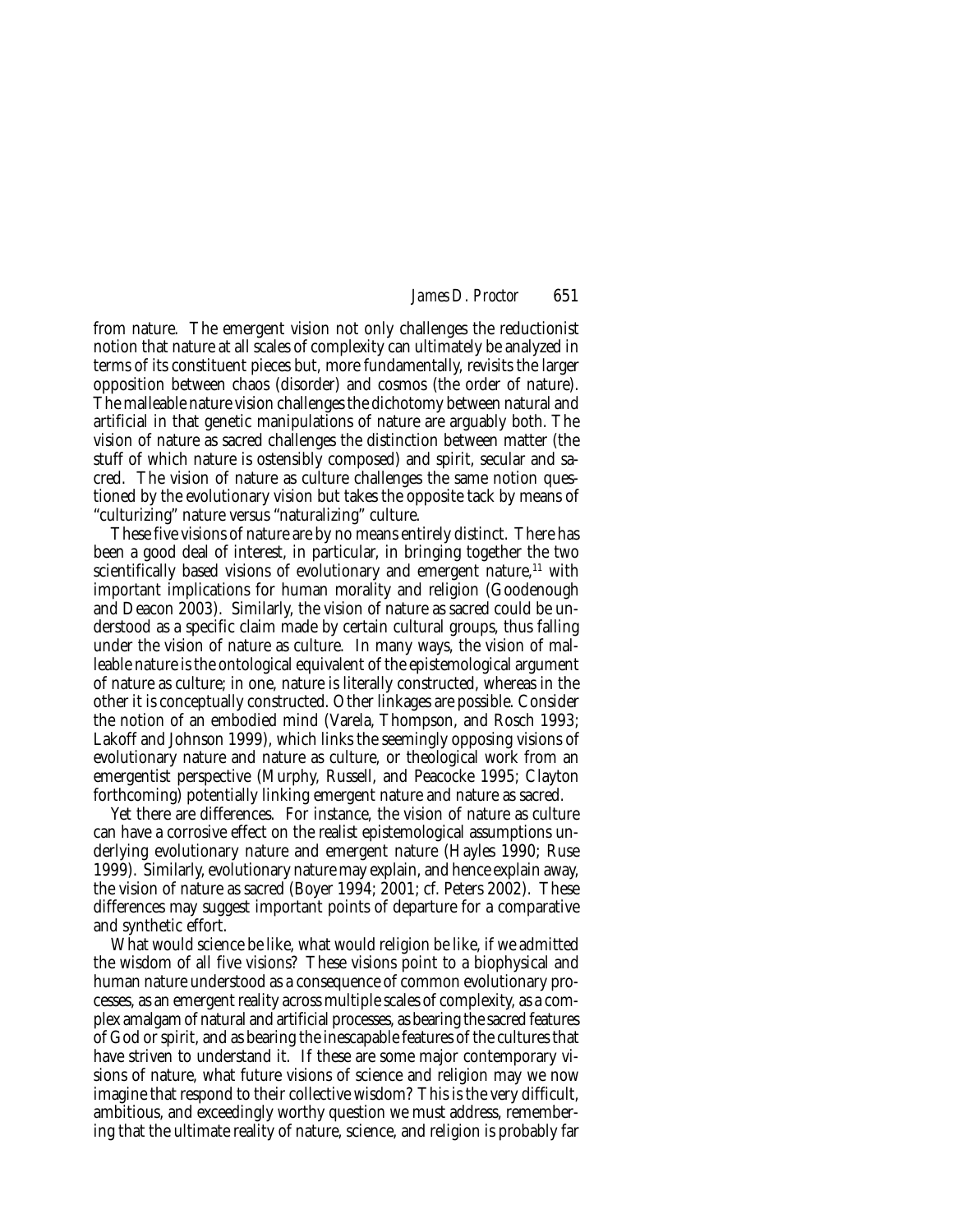more wonderfully complicated than we will ever be able to grasp. As Sir John Templeton has said in connection with his humble approach in understanding ultimate reality, "Humility [means] admission that god infinitely may exceed anything anyone has ever said of him; and that divinity may be infinitely beyond human comprehension and understanding" (Templeton 2000, 13).

The observations made above do suggest some potential common metaphysical and epistemological characteristics of nature, with important implications for science and religion. At the metaphysical level, nondualism and some form of immanence appear to be preferred over dualism and strict transcendence. At the epistemological level, the twin poles of realism and constructivism yield to a more relational view of scientific and religious truth. This relational view—that truth is not wholly objective nor subjective—helps reframe these visions of nature, science, and religion as inherently metaphorical: as geographer Anne Buttimer has argued (1993), metaphors are powerful, though inescapable, means of apprehending ultimate reality. Ultimately, these potential common features of nature suggest that a science and religion of the future will be built upon a much more integrated metaphysical and epistemological perspective than has existed in the past.

The predicament of multiple visions is faced more generally in the scholarly study of science and religion, given the increasing recognition of plural forms and perspectives. The problem with pluralism is that it is a necessary yet insufficient condition for intellectual progress: at best, it is maximally inclusive of the diverse threads of complex conceptual issues, but at worst it results in a phenomenon of mutual incomprehension. This is precisely the phenomenon captured in the story of the blind men and the elephant.

> The Sixth no sooner had begun About the beast to grope, Than, seizing on the swinging tail That fell within his scope, "I see," quoth he, "the Elephant Is very like a rope!"

The conclusion to Saxe's poem is appropriate as a conclusion here as well, if only to serve as a guide for what we in the community of science-andreligion scholars should steadfastly avoid. As Saxe summarized:

> And so these men of Indostan Disputed loud and long, Each in his own opinion Exceeding stiff and strong, Though each was partly in the right, And all were in the wrong!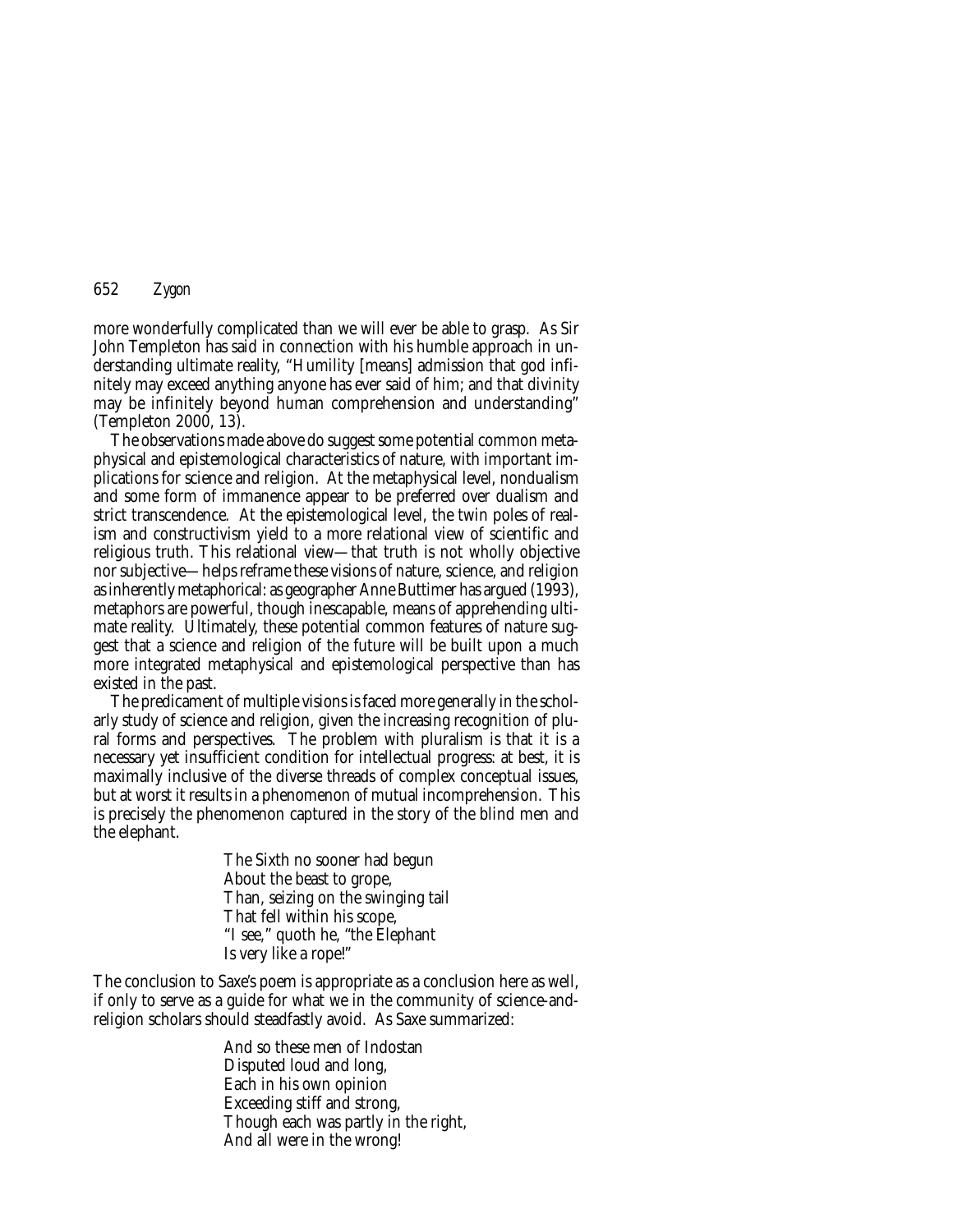**NOTES** 

The author gratefully acknowledges the support of University of California at Santa Barbara and the John Templeton Foundation for the program described in n. 3, and the support of the National Science Foundation (NSF award # BCS-0082009) for related research.

- 1. For this rendering, see *http://www.noogenesis.com/pineapple/blind\_men\_elephant.html.* 2. See *http://environment.harvard.edu/religion/publications/statements/joint\_appeal.html.*
- We are doing this at UC Santa Barbara in the context of a new program devoted to this

theme. See *http://www.newvisions.ucsb.edu*.

4. See *http://www.santafe.edu; http://necsi.org.*

5. See for example *http://anunda.com/enlightenment/spiritual-emergence.htm; http://www. sedonajournal.com/sje.*

6. See *http://www.ornl.gov/TechResources/Human\_Genome/home.html; http://gene-watch.org/ bubiodefense.*

7. See *http://www.whybiotech.com.*

- 8. See *http://www.aebc.gov.uk; http://gene-watch.org; http://www.genetics-and-society.org.*
- 9. See *http://environment.harvard.edu/religion.*
- 10. See *http://real.geog.ucsb.edu/esr.*

11. Witness, for instance, a special issue of Complexity International at *http://www.csu.edu.au/ ci/vol02/ci2.html.*

#### **REFERENCES**

- Albanese, Catherine L. 1990. *Nature Religion in America: From the Algonkian Indians to the New Age*. Chicago: Univ. of Chicago Press.
- ———. 1993. "Fisher Kings and Public Places: The Old New Age in the 1990s." *Annals of* the American Academy of Political and Social Science (May), 131-43.
- ———. 2002. *Reconsidering Nature Religion*. Harrisburg, Pa.: Trinity Press International. Altizer, Thomas J. J., ed. 1962. *Truth, Myth, and Symbol*. Englewood Cliffs, N.J.: Prentice-
- Hall.
- Anderson, Philip W. 1972. "More is Different." *Science* 177 (4047): 393–96.
- Ayala, Francisco José, Robert J. Russell, and William R. Stoeger. 1998. *Evolutionary and Molecular Biology: Scientific Perspectives on Divine Action*. Vatican City State: Vatican Observatory.
- Barbour, Ian G. 1997. *Religion and Science: Historical and Contemporary Issues*. San Francisco: HarperSanFrancisco.
- Barkow, Jerome H., Leda Cosmides, and John Tooby. 1992. *The Adapted Mind: Evolutionary Psychology and the Generation of Culture*. New York: Oxford Univ. Press.

Barlow, Connie C. 1997. *Green Space, Green Time: The Way of Science*. New York: Copernicus. Barnes, Michael Horace, ed. 1994. *An Ecology of the Spirit: Religious Reflection and Environ-*

*mental Consciousness*. Lanham, N.Y.: University Press of America.

Baudrillard, Jean. 1996. "Disneyworld Company." *Liberation*, March 4.

Berry, Wendell. 2000. *Life Is a Miracle: An Essay against Modern Superstition*. Washington, D.C.: Counterpoint.

Boyer, Pascal. 1994. *The Naturalness of Religious Ideas: A Cognitive Theory of Religion*. Berkeley: Univ. of California Press.

- ———. 2001. *Religion Explained: The Evolutionary Origins of Religious Thought*. New York: Basic Books.
- Brooke, John Hedley. 2003. "Detracting from Divine Power? Religious Belief and the Appraisal of New Technologies." In *Re-ordering Nature: Theology, Society and the New Genetics*, ed. C. Deane-Drummond, B. Szerszynski, and R. Grove-White, 43–64. London: T & T Clark.

Brooke, John Hedley, and G. N. Cantor. 1998. *Reconstructing Nature: The Engagement of Science and Religion*. Edinburgh: T & T Clark.

- Budiansky, Stephen. 1995. *Nature's Keepers: The New Science of Nature Management*. New York: Free Press.
- Buttimer, Anne. 1993. *Geography and the Human Spirit*. Baltimore: Johns Hopkins Univ. Press.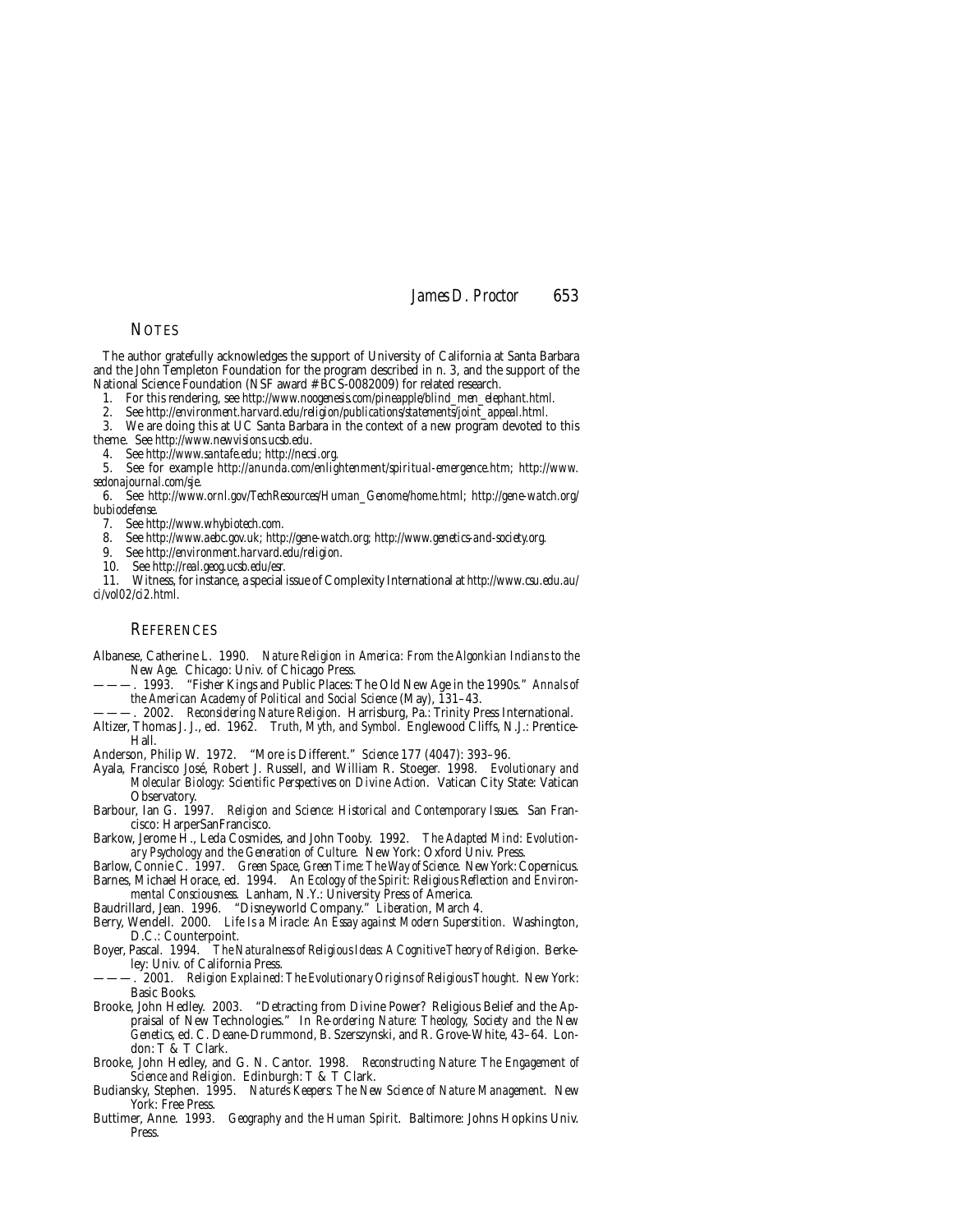- Carlson, Elof Axel. 2001. *The Unfit: A History of a Bad Idea*. Cold Spring Harbor, N.Y.: Cold Spring Harbor Laboratory Press.
- Castree, Noel, and Bruce Braun, eds. 2001. *Social Nature: Theory, Practice, and Politics*. Malden, Mass.: Blackwell.
- Chapman, Audrey R. 1999. *Unprecedented Choices: Religious Ethics at the Frontiers of Genetic Science*. Minneapolis: Fortress.
- Clayton, Philip. Forthcoming. *The Emergence of Spirit: God beyond Theism and Physicalism.* Oxford: Oxford Univ. Press.
- Cooper, David Edward, and Joy Palmer, eds. 1998. *Spirit of the Environment: Religion, Value, and Environmental Concern*. London and New York: Routledge.
- Cotgrove, Stephen F. 1982. *Catastrophe or Cornucopia: The Environment, Politics, and the Future*. Chichester Sussex and New York: Wiley.
- Cronon, William, ed. 1995. *Uncommon Ground: Toward Reinventing Nature*. New York: W. W. Norton.
- Crosby, Donald A. 2002. *A Religion of Nature*. Albany: State Univ. of New York Press.

Damasio, Antonio R., ed. 2001. *Unity of Knowledge: The Convergence of Natural and Human Science*. New York: New York Academy of Sciences.

- Darwin, Charles. 1859. *On the Origin of Species by Means of Natural Selection, or, The Preservation of Favoured Races in the Struggle for Life*. London: J. Murray.
- Deane-Drummond, Celia, Bronislaw Szerszynski, and Robin Grove-White. 2003. "Genetically Modified Theology: The Religious Dimensions of Public Concerns about Agricultural Biotechnology." In *Re-ordering Nature: Theology, Society and the New Genetics*, ed. C. Deane-Drummond, B. Szerszynski, and R. Grove-White, 17–38. London: T & T Clark.
- Dickens, Peter. 1996. *Reconstructing Nature: Alienation, Emancipation and the Division of Labour*. London: Routledge.
- Ehrlich, Paul R. 2002. *Human Natures: Genes, Cultures, and the Human Prospect*. New York: Penguin.
- Ehrlich, Paul R., and Anne H. Ehrlich. 1996. *Betrayal of Science and Reason: How Antienvironmental Rhetoric Threatens Our Future*. Washington, D.C.: Island Press.
- Fern, Richard L. 2002. *Nature, God and Humanity: Envisioning an Ethics of Nature*. Cambridge: Cambridge Univ. Press.
- Fukuyama, Francis. 2002. *Our Posthuman Future: Consequences of the Biotechnology Revolution*. New York: Farrar Straus and Giroux.
- Gell-Mann, Murray. 1994. *The Quark and the Jaguar: Adventures in the Simple and the Complex*. New York: W. H. Freeman.
- Glacken, Clarence J. 1967. *Traces on the Rhodian Shore: Nature and Culture in Western Thought from Ancient Times to the End of the Eighteenth Century*. Berkeley: Univ. of California Press.

Gleick, James. 1988. *Chaos: Making a New Science*. New York: Penguin.

- Goodenough, Ursula. 1998. *The Sacred Depths of Nature*. New York: Oxford Univ. Press.
- Goodenough, Ursula, and Terrence W. Deacon. 2003. "From Biology to Consciousness to Morality." *Zygon: Journal of Religion and Science* 38 (December): 801–19.
- Gottlieb, Roger S., ed. 1996. *This Sacred Earth: Religion, Nature, Environment*. New York: Routledge.
- Gould, Stephen Jay. 2002. *The Structure of Evolutionary Theory*. Cambridge.: Harvard Univ. Press, Belknap Press.
- Green, Ronald Michael. 2001. *The Human Embryo Research Debates: Bioethics in the Vortex of Controversy*. Oxford: Oxford Univ. Press.
- Griffin, David Ray. 2000. *Religion and Scientific Naturalism: Overcoming the Conflicts*. Albany: State Univ. of New York Press.<br>Gross, Paul R., and Norman Levitt. 1994.
- Higher Superstition: The Academic Left and Its *Quarrels with Science*. Baltimore: Johns Hopkins Univ. Press.
- Gross, Paul R., Norman Levitt, and Martin W. Lewis. 1996. *The Flight from Science and Reason*. Baltimore: Johns Hopkins Univ. Press.
- Grove-White, Robin, Phil Macnaghten, Sue Mayer, and Brian Wynne. 1997. *Uncertain World: Genetically Modified Organisms, Food and Public Attitudes in Britain*. Lancaster, U.K.: Centre for the Study of Environmental Change.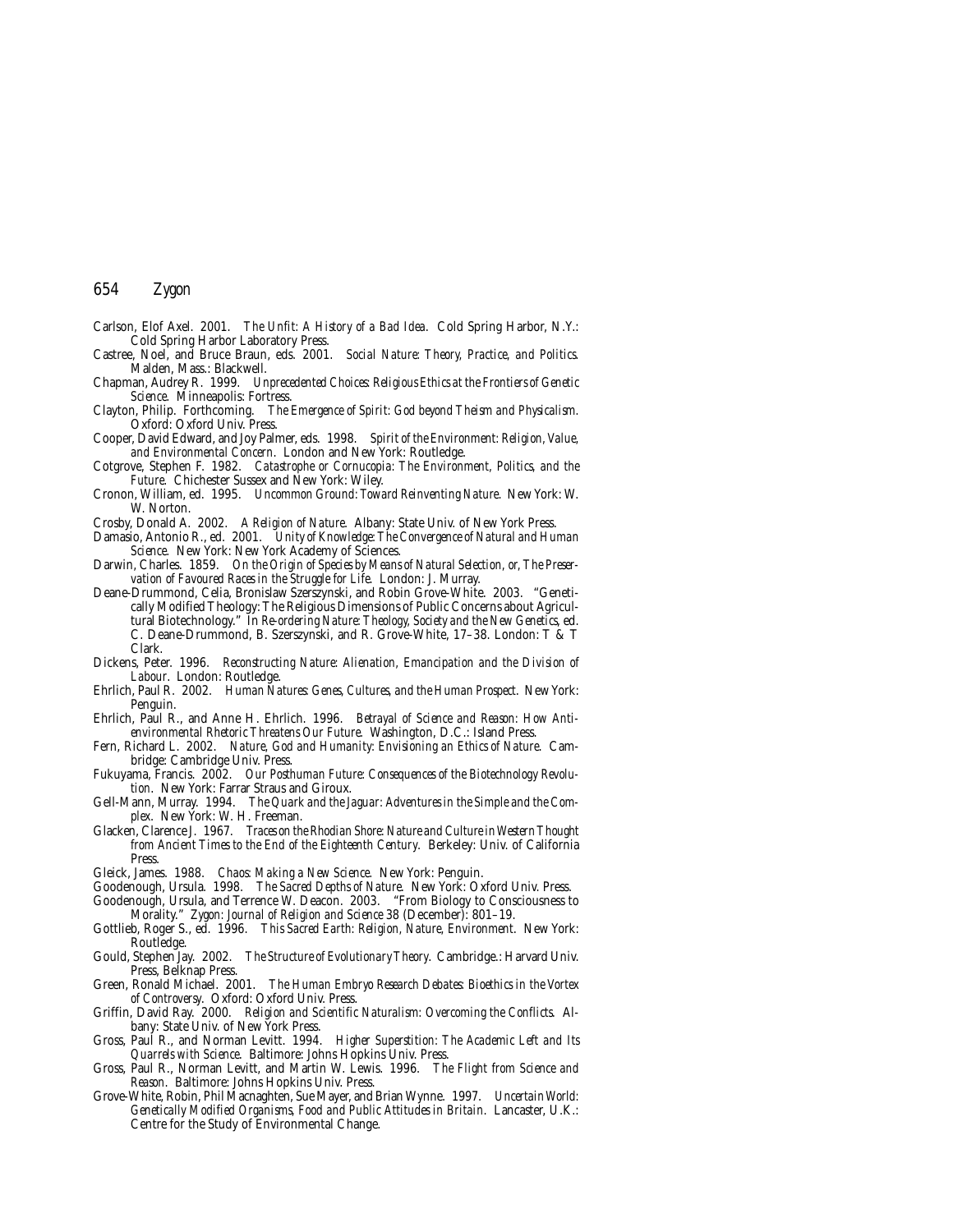- Grove-White, Robin, Phil Macnaghten, and Brian Wynne. 2000. *Wising Up: The Public and New Technologies*. Lancaster, U.K.: Institute for Environment, Philosophy, and Public Policy.<br>Hacking, Ian. 1999.
- The Social Construction of What? Cambridge: Harvard Univ. Press.
- Haraway, Donna J. 1997. *Modest\_Witness@Second\_Millennium.FemaleMan©\_Meets\_ OncoMouse™*. New York: Routledge.
- Hayles, N. Katherine. 1990. *Chaos Bound: Orderly Disorder in Contemporary Literature and Science*. Ithaca, N.Y.: Cornell Univ. Press.
- Hessel, Dieter T., and Rosemary Radford Ruether, eds. 2000. *Christianity and Ecology: Seeking the Well-being of Earth and Humans*. Cambridge: Harvard University Center for the Study of World Religions (distrib. Harvard Univ. Press).
- Holland, Suzanne, Karen Lebacqz, and Laurie Zoloth. 2001. *The Human Embryonic Stem Cell Debate: Science, Ethics, and Public Policy*. Cambridge: MIT Press.

Kadanoff, Leo P. 2002. "A New Kind of Science." *Physics Today* (July): 55.

- Keller, Evelyn Fox. 1995. *Reflections on Gender and Science*. New Haven: Yale Univ. Press. ———. 2000. *The Century of the Gene*. Cambridge: Harvard Univ. Press.
- Kellert, Stephen R., and Timothy J. Farnham, eds. 2002. *The Good in Nature and Humanity: Connecting Science, Religion, and Spirituality with the Natural World*. Washington, D.C.: Island Press.
- Lakoff, George, and Mark Johnson. 1999. *Philosophy in the Flesh: The Embodied Mind and Its Challenge to Western Thought*. New York: Basic Books.
- Latour, Bruno. 1993. *We Have Never Been Modern*. Cambridge: Harvard Univ. Press. ———. 1999. *Pandora's Hope: Essays on the Reality of Science Studies*. Cambridge: Harvard
- Univ. Press.<br>LeVay, Simon. 1994. The Sexual Brain. Cambridge: MIT Press.
- Levidow, Lee. 1996. "Sustaining Mother Nature, Industrializing Agriculture." In *FutureNatural: Nature, Science, Culture*, ed. G. Robertson, M. Mash, L. Tickner, J. Bird, B. Curtis, and T. Putnam, 55–71. London: Routledge.
- Levin, Simon A. 1992. "The Problem of Pattern and Scale in Ecology." *Ecology* (December): 1943–67.
- ———. 1998. "Ecosystems and the Biosphere as Complex Adaptive Systems." *Ecosystems* 1 (5): 431–36.
- ———. 1999. *Fragile Dominion: Complexity and the Commons*. Reading, Mass.: Perseus.
- Lewis, Martin W. 1996. "Radical Environmental Philosophy and the Assault on Reason." In *The Flight from Science and Reason*, ed. P. R. Gross, N. Levitt, and M. W. Lewis, 209– 30. Baltimore: Johns Hopkins Univ. Press.
- Lindberg, David C., and Ronald L. Numbers, eds. 1986. *God and Nature: Historical Essays on the Encounter between Christianity and Science*. Berkeley: Univ. of California Press.
- Lovejoy, Arthur O. 1936. *The Great Chain of Being: A Study of the History of an Idea*. Cambridge: Harvard Univ. Press.
- Lustig, B. Andrew. 2002. Is Human Nature "Natural"? Reflections on Normative Appeals to "Nature" in Biotechnology Debates. Paper read at "Biotechnology: Philosophical Perplexities, Ethical Enigmas," 14 May, at Oregon State University.
- Matthews, Clifford N., Mary Evelyn Tucker, and Philip J. Hefner, eds. 2002. *When Worlds Converge: What Science and Religion Tell Us about the Story of the Universe and Our Place in It.* Chicago, Ill.: Open Court.
- May, Robert M. 1973. *Stability and Complexity in Model Ecosystems*. Princeton, N.J.: Princeton Univ. Press.

1995. "Necessity and Chance: Deterministic Chaos in Ecology and Evolution. Bul*letin (New Series) of the American Mathematical Society* 32 (3): 291–308.

- Mayr, Ernst. 2001. *What Evolution Is*. New York: Basic Books.
- McFague, Sallie. 1982. *Metaphorical Theology: Models of God in Religious Language*. Philadelphia: Fortress.
- Morowitz, Harold J. 2002. *The Emergence of Everything: How the World became Complex*. New York: Oxford Univ. Press.
- Murphy, Nancy, Robert John Russell, and Arthur R. Peacocke, eds. 1995. *Chaos and Complexity: Scientific Perspectives on Divine Action*. Berkeley: Center for Theology and the Natural Sciences.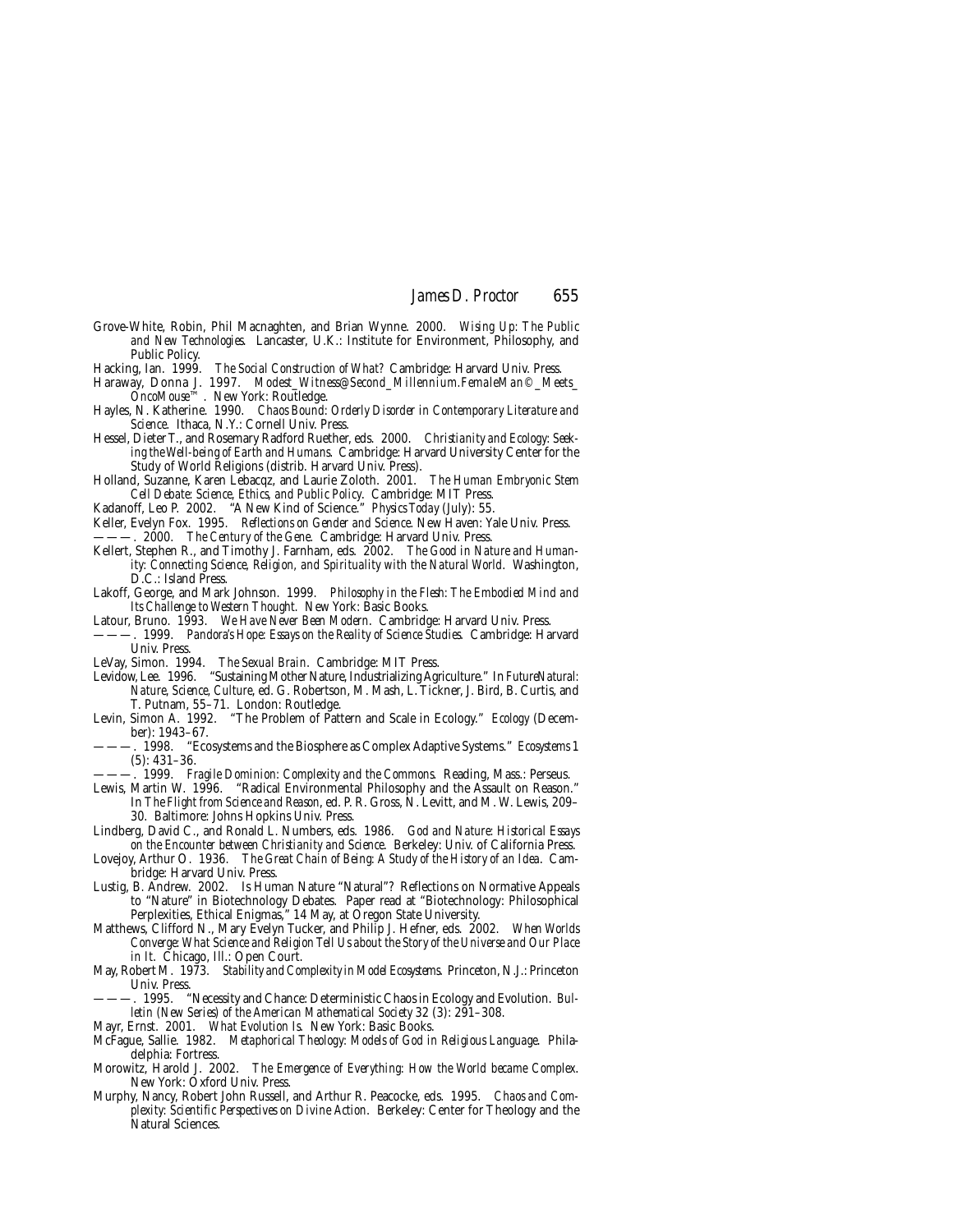- Nasr, Seyyed Hossein. 1996. *Religion and the Order of Nature*. New York: Oxford Univ. Press.
- Oudshoorn, Nelly. 1996. "A Natural Order of Things? Reproductive Sciences and the Politics of Othering." In *FutureNatural: Nature, Science, Culture*, ed. G. Robertson, M. Mash, L. Tickner, J. Bird, B. Curtis, and T. Putnam, 122–32. London: Routledge.
- Paarlberg, Robert L. 2001. *The Politics of Precaution: Genetically Modified Crops in Developing Countries*. Baltimore, Md.: Johns Hopkins Univ. Press.
- Paul, Diane B. 1998. *Controlling Human Heredity: 1865 to the Present*. Amherst, N.Y.: Humanity Books.
- Peacocke, Arthur R. 2003. "Relating Genetics to Theology on the Map of Scientific Knowledge." In *Re-ordering Nature: Theology, Society and the New Genetics*, ed. C. Deane-Drummond, B. Szerszynski, and R. Grove-White, 122–37. London: T & T Clark.
- Peitgen, Heinz-Otto, H. Jürgens, and Dietmar Saupe. 1993. *Chaos and Fractals: New Frontiers of Science*. New York: Springer-Verlag.
- Pennock, Robert T. 2001. *Intelligent Design Creationism and Its Critics: Philosophical, Theological, and Scientific Perspectives*. Cambridge: MIT Press.
- Peters, Karl. 2002. *Dancing with the Sacred: Evolution, Ecology, and God*. Harrisburg, Pa.: Trinity Press International.
- Peters, Ted. 2003. *Playing God? Genetic Determinism and Human Freedom*. New York: Routledge.
- Polkinghorne, John C. 1991. *Reason and Reality: The Relationship between Science and Theology*. London: SPCK.
- Prigogine, I., and Isabelle Stengers. 1984. *Order out of Chaos: Man's New Dialogue with Nature*. Toronto: Bantam Books.
- Proctor, James D. 1998. "The Social Construction of Nature: Relativist Accusations, Pragmatist and Critical Realist Responses." *Annals of the Association of American Geographers* 88 (3): 352–76.<br>-. 2001. "Concepts
- ———. 2001. "Concepts of Nature, Environmental/Ecological." In *International Encyclopedia of the Social and Behavioral Sciences*, ed. N. J. Smelser and P. B. Bates, 10400–06. Oxford: Elsevier Science.
- Proctor, James D., and Evan Berry. In press. "Religion and Environmental Concern: The Challenge for Social Science." In *Encyclopedia of Religion and Nature*, ed. B. Taylor. New York: Continuum International.
- Rifkin, Jeremy. 1998. *The Biotech Century: Harnessing the Gene and Remaking the World*. New York: Jeremy P. Tarcher.
- Robertson, George, Melinda Mash, Lisa Tickner, Jon Bird, Barry Curtis, and Tim Putnam, eds. 1996. *FutureNatural: Nature, Science, Culture*. London: Routledge.
- Rolston, Holmes, III. 1999. *Genes, Genesis, and God: Values and Their Origins in Natural and Human History*. Cambridge: Cambridge Univ. Press.
- Ross, Andrew, ed. 1996. *Science Wars*. Durham, N.C.: Duke Univ. Press.
- Ruse, Michael. 1999. *Mystery of Mysteries: Is Evolution a Social Construction?* Cambridge: Harvard University Press.
- ———. 2000. *The Evolution Wars: A Guide to the Debates*. Santa Barbara, Calif.: ABC-CLIO. Schloss, Jeffrey P. 2002. "Emerging Accounts of Altruism: 'Love creation's final law'?" In *Altruism and Altruistic Love: Science, Philosophy, and Religion in Dialogue*, ed. S. G. Post,
- L. G. Underwood, J. P. Schloss, and W. B. Hurlbut, 212–42. Oxford: Oxford Univ. Press. Simmons, I. G. 1993. *Interpreting Nature: Cultural Constructions of the Environment*. Lon-
- don: Routledge. Sloan, Phillip R. 2000. Controlling Our Destinies: Historical, Philosophical, Ethical, and Theo-
- *logical Perspectives on the Human Genome Project*. Notre Dame, Ind.: Univ. of Notre Dame Press.
- Snow, C. P. 1987. "The Two Cultures." In *The World of Science: An Anthology for Writers*, ed. G. G. Leithauser and M. P. Bell, 157–63. New York: Holt, Rinehart and Winston.
- Sterelny, Kim. 2001. *Dawkins vs. Gould: Survival of the Fittest*. Cambridge: Icon.
- Stone, Jerome A. 2003. "Varieties of Religious Naturalism." *Zygon: Journal of Religion and Science* 38 (March): 89–93.
- Templeton, John. 2000. *Possibilities for Over One Hundredfold More Spiritual Information: The Humble Approach in Theology and Science*. Philadelphia: Templeton Foundation Press.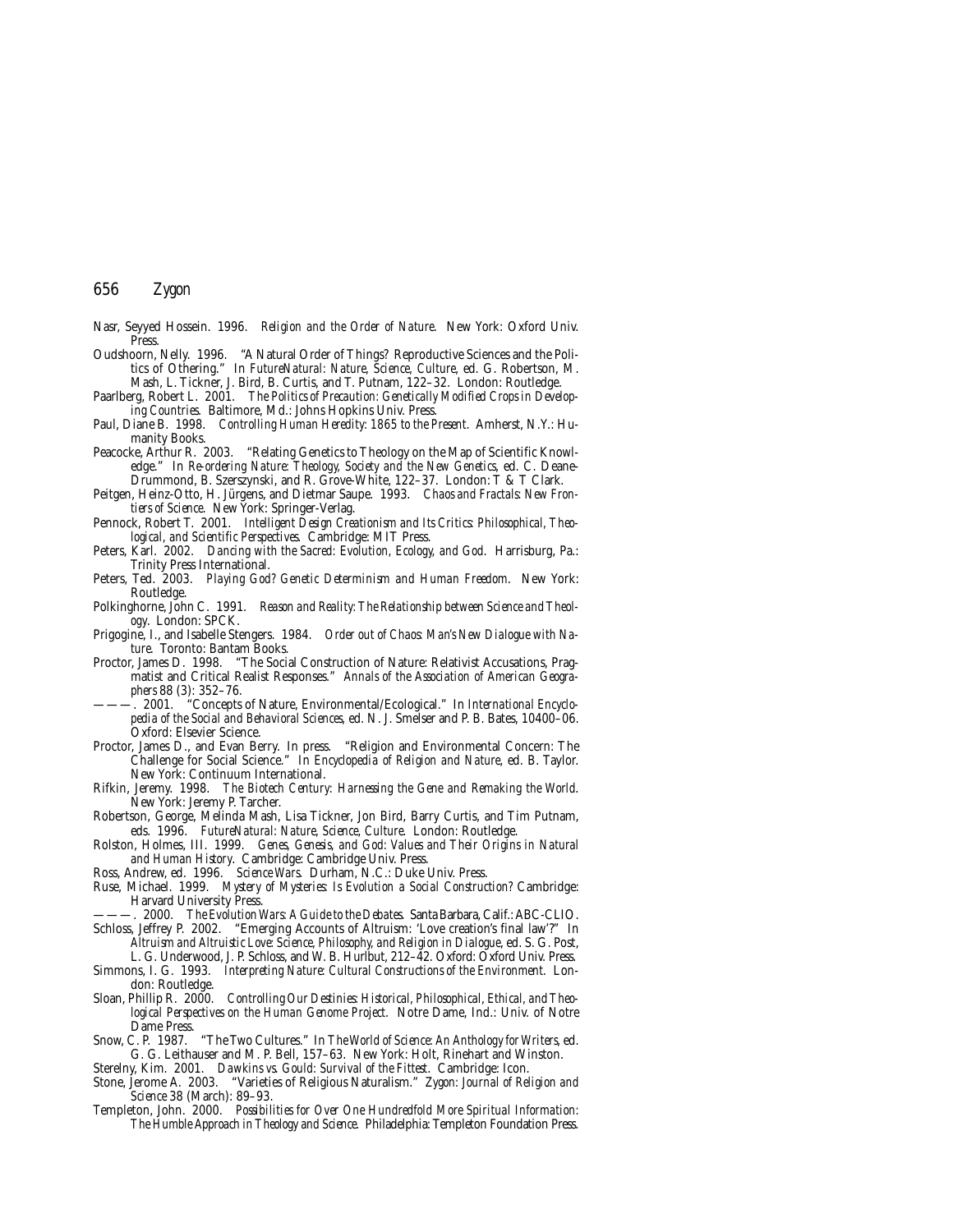- Toulmin, Stephen Edelston. 1992. *Cosmopolis: The Hidden Agenda of Modernity*. Chicago: Univ. of Chicago Press.
- Tucker, Mary Evelyn, and John A. Grim. 2001. "Introduction: The Emerging Alliance of World Religions and Ecology." *Daedalus: Proceedings of the American Academy of Arts and Sciences* 130 (4): 1–22.
- Ulanowicz, Robert E. 1997. *Ecology, the Ascendent Perspective*. New York: Columbia Univ. Press.<br>-. 1999.

———. 1999. "Life after Newton: An Ecological Metaphysic." *Biosystems* 50 (2): 127–42. Van Huyssteen, Wentzel. 1999. *The Shaping of Rationality: Toward Interdisciplinarity in Theology and Science*. Grand Rapids, Mich.: Wm. B. Eerdmans.

- Varela, Francisco J., Evan Thompson, and Eleanor Rosch. 1993. *The Embodied Mind: Cognitive Science and Human Experience*. Cambridge: MIT Press.
- Ward, Keith. 1998. *Religion and Human Nature*. Oxford: Oxford Univ. Press.

Weinberg, Steven. 1992. *Dreams of a Final Theory*. New York: Pantheon.

- ———. 2001. *Facing Up: Science and Its Cultural Adversaries*. Cambridge: Harvard Univ. Press.
- White, Lynn, Jr. 1967. "The Historic Roots of Our Ecologic Crisis." *Science* 155 (March): 1203–07.
- Williams, Raymond. 1983. "Nature." In *Keywords: A Vocabulary of Culture and Society*, 219– 24. New York: Oxford Univ. Press.
- Wilson, Edward O. 1998. *Consilience: The Unity of Knowledge*. New York: Alfred A. Knopf. Wolfram, Stephen. 2002. *A New Kind of Science*. Champaign, Ill.: Wolfram Media.
- World Council of Churches. 1989. *Biotechnology: Its Challenges to Churches and the World*. Geneva: World Council of Churches.